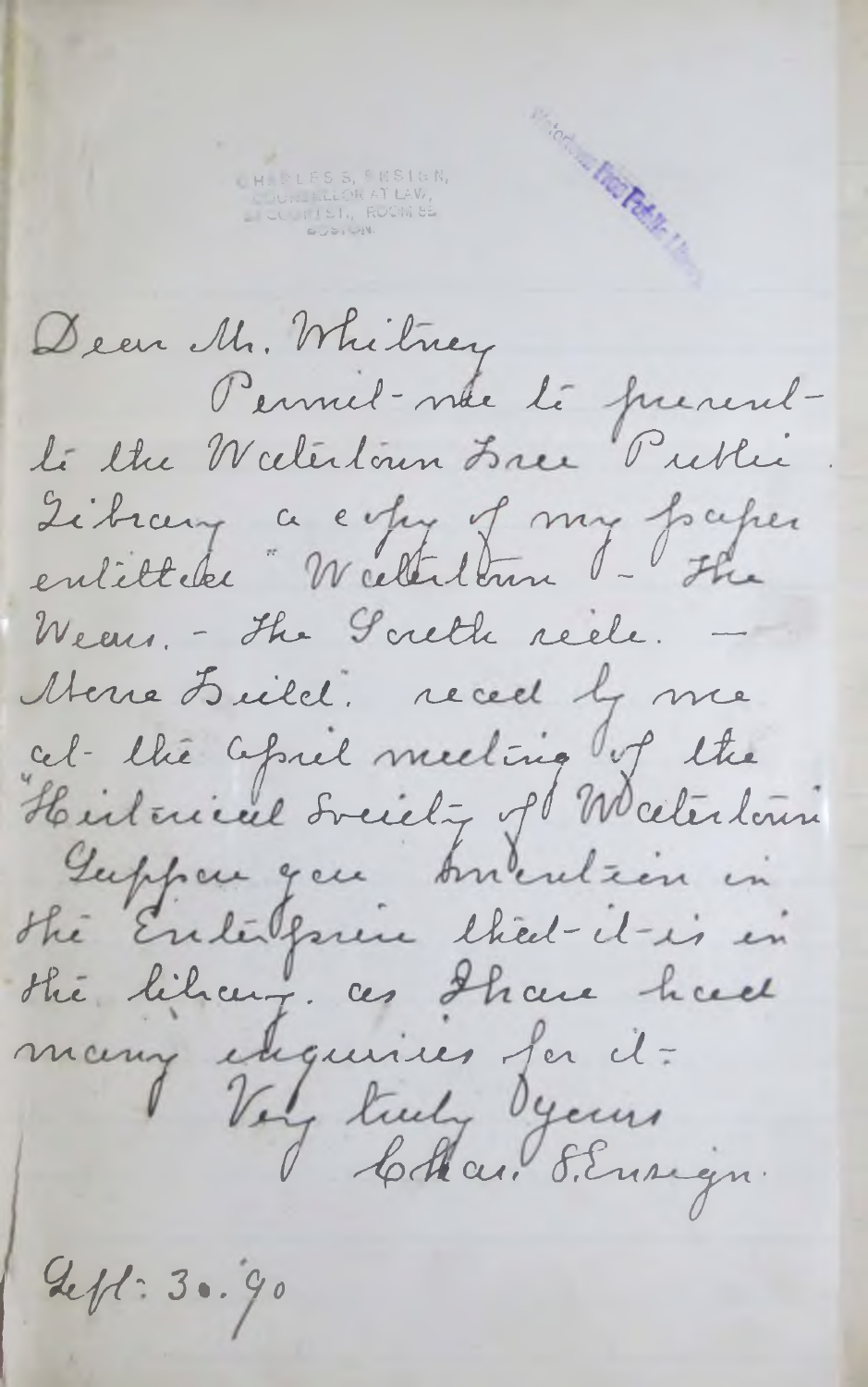# **Historical Society of Watertown**

13/10/

A paper read at the April special meeting of the society by one of its members, Charles **S. E nsign, LL, B., a life m em ber, also o f the New E ngland H istoric G en ealogical Society.**

 $1891$ 

## **WATERTOWN.**

#### **THE WEARS — THE SOUTH SIDE — MORSE FIELD.**

History narrates that Capt. John Smith when exploring along the Massachusetts coast in 1614, proceeded up a river which he named the Charles, landed on the south bank within a few rods of the present Watertown bridge, and his party refreshed themselves from the pure springs located in this vicinity.

When the settlers of the town located within its territory they considered themselves the *sole* proprietors of the territory on both sides of this river; but preferred to settle on the north bank, as it was more easily adapted for immediate cultivation and safer from the Indians, who frequented the opposite shore for hunting and fishing, and who had a settlement at a place called Nonantum. land on the south side was marshy, back of which extended bluffs heavily tim bered, or high bluffs rising abruptly from the shore.

They believed that their territorial rights reached some eight miles westward, and as far southward as Dedham bounds. But for homelots the south side was too inconvenient and too remote from the main settlements in case of danger from the neighboring Indians.

When the settlers in Newtown (Cambridge from 1638) crossed the river and settled in little Cambridge, (Brighton), and extended to New Cambridge, (Newton), they were gladly welcomed by the planters in Watertown. So, when in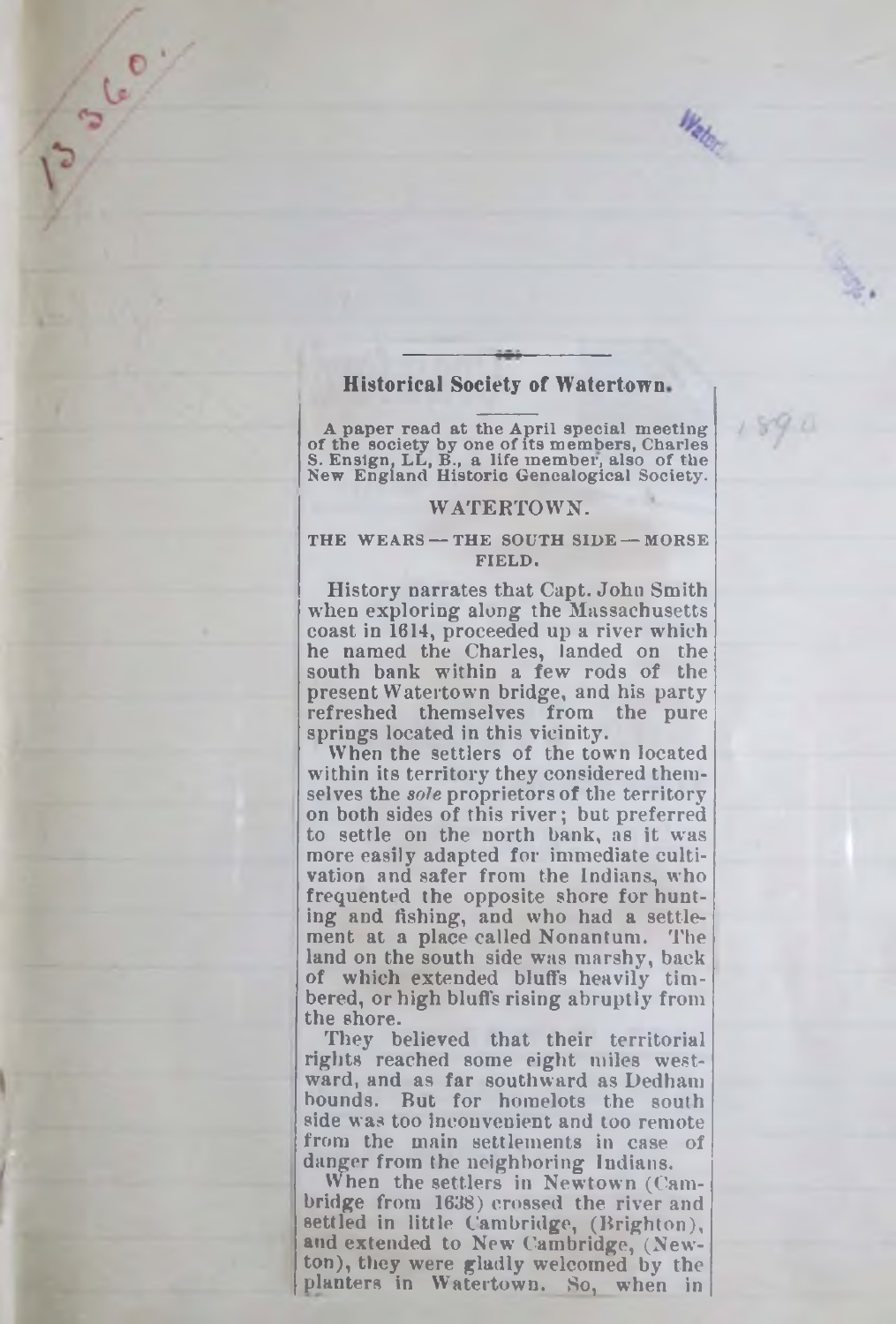Historians say that the leading spirit in the building of the wear was Mr. John Oldham, a freeman in 1631, " whose house near the wear at Watertown was burnt in August, 1632." Sept. 4, 1634, the general court "ordered that no man shall fish with a net nearer the wear at Watertown, than the further part of the island in the river, and there also never to cross the river wholly with any net except it be at high water or after."

In April, 1635, a committee was appointed by the general court to determine the bounds between Newtown and Watertown, and reported, " It is agreed by us whose names are under written, that the bounds between Watertown and Newtown shall stand as they are already, from Charles river to the Great Fresh pond, and from the tree marked by Watertown and Newtown, on the northeast side of the pond, and over the pond to a white poplar tree on the northwest side of the pond, and from the tree up into the country, northwest by west, upon a straight line by a meridian compass; and further, that Watertown shall have one hundred rods in length above the wear, and one hundred rods beneath the wear in length and three score rods in breadth from the river on the south side thereof, and all the rest of the ground on that side of the river to lye in Newtown." William Colbron, John Johnson, Abraham Palmer."

This tract contained by estimation, on the south side, about 75 acres, afterwards called the Wear lauds. In town meeting, Jan. 3, 1635-36, it was " agreed that there shall be four rods in breadth on each side of the river, and in length as far as need shall require, laid (out) to the use of the wear so it may not be prejudicial to the Water Mill. Also, one hundred and forty acres of ground to the wear upon the other side of the river, to be laid out in a convenient place."

" Agreed, that there shall be laied out to the use of the W ater Mill twenty acres of ground neare to the Mill *&* foure rod in breadth on either side the Water, and in length as farre as need shall require, so it be not preduiciall to the W are."

Mr. Hooker and his company uever settled upon the grants of land made by W atertown and Boston, and continuing dissatisfied and complaining, finally were permitted to remove to Connecticut and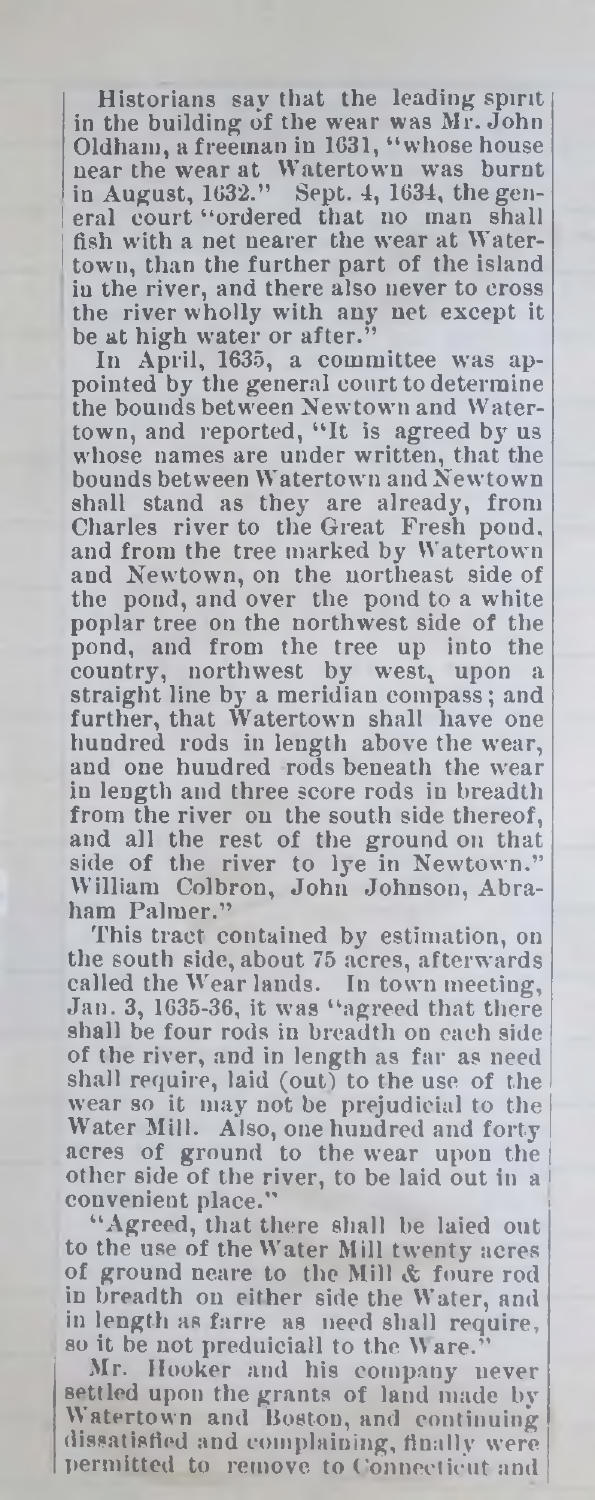Historians say that the leading spirit in the building of the wear was Air. John Oldham, a freeman in 1631, " whose house near the wear at W atertown was burnt in August, 1632." Sept. 4, 1634, the general court " ordered that no man shall fish with a net nearer the wear at Water- | town, than the further part of the island in the river, and there also never to cross the river wholly with any net except it be at high water or after.'

In April, 1635, a committee was appointed by the general court to determine the bounds betw een Newtown and Watertown, and reported, "It is agreed by us whose names are under written, that the bounds between Watertown and Newtown shall stand as they are already, from Charles river to the Great Fresh pond, and from the tree marked by Watertown and Newtown, on the northeast side of the pond, and over the pond to a white poplar tree on the northwest side of the pond, and from the tree up into the country, northwest by west, upon a straight line by a meridian compass; and further, that Watertown shall have one hundred rods in length above the wear, and one hundred rods beneath the wear in length and three score rods in breadth from the river on the south side thereof, and all the rest of the ground on that side of the river to lye in Newtown." William Colbron, John Johnson, Abraham Palmer."

This tract contained by estimation, on the south side, about 75 acres, afterwards called the Wear lands. In town meeting, Jan. 3, 1635-36, it was " agreed that there shall be four rods in breadth on each side of the river, and in length as far as need shall require, laid (out) to the use of the wear so it may not be prejudicial to the Water Mill. Also, one hundred and forty acres of ground to the wear upon the other side of the river, to be laid out in a convenient place."

"Agreed, that there shall be laied out to the use of the W ater Mill twenty acres of ground neare to the Mill & foure rod in breadth on either side the Water, and in length as farre as need shall require, so it be not preduiciall to the Ware.

Mr. Hooker and his company never settled upon the grants of land made by W atertown and Boston, and continuing dissatisfied and complaining, finally were permitted to remove to Connecticut and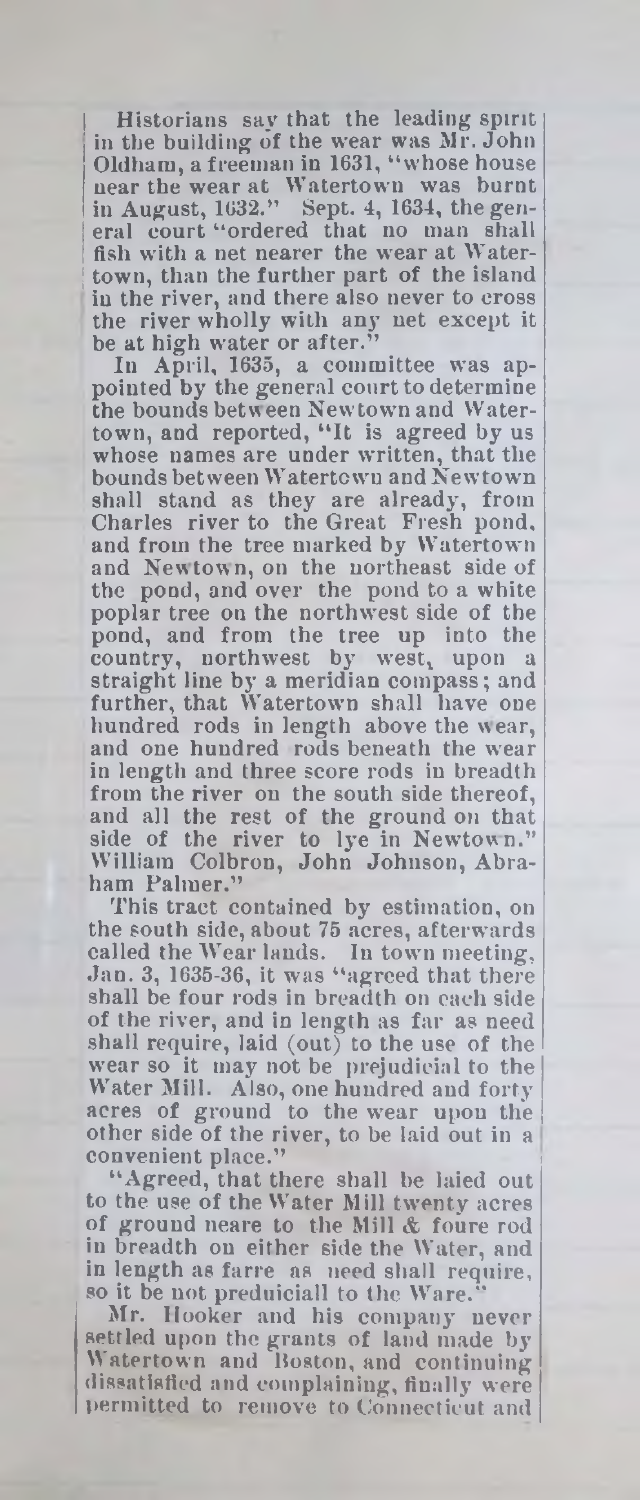settle upon land which later was called Hartford. My direct ancestor, James, was one of that colony.

The general court thereupon appointed a committee to settle the boundaries between Newtown and Muddy river (Brookline) which made the adjustment in April, 1636. Newtown retained the laige territory gained in 1635, comprising Brighton, Arlington, Lexington, Billerica, part of Bedford, part of Tewksbury, extending to the Merrimack river, while Watertown never recovered the territory which it had originally granted. The reason for this may be accounted for in the fact, "it was not a shire town, nor place for much trade, no shipping-port, only reached by small vessels, and no resort for official men and capitalists." "After Sir Richard Saltonstall's departure, until 1686 there were no resident assistants or magistrates. The people were devoted to agriculture and some mechanical trade in the intervals of farming," plain in their habits and simple in tastes, and had no interest or pride in municipal aggrandizement.

In 1679 w hen the boundaries between Cambridge and New Cambridge or Cambridge Village were fixed, it was stipulated "that this Watertown reservation on the south side of Charles river, two hundred by sixty rods, should be maintained and held by W atertown for the protection of her fish wears."

The boundaries not being satisfactory, were in 1705 again readjusted so that this territory was increased by estimation to 88 acres. It is stated that the lines have been since rearranged so that the total number of acres, including that covered by water, is one hundred and fifty, and it is surrounded by Newton, except on its northern boundary which is the Charles river.

While on the maps the southern boundary line appears to run in a straight line from point to point, it seems not to be accurate. For the line starting from the boundary stone on the westerly line of Galen street runs diagonally in a northwesterly line across Boyd street to the boundary stone on the so called park, (Gleason estate), then a trifle southwesterly to **a** stone on Park street, west side; then in a southwesterly direction through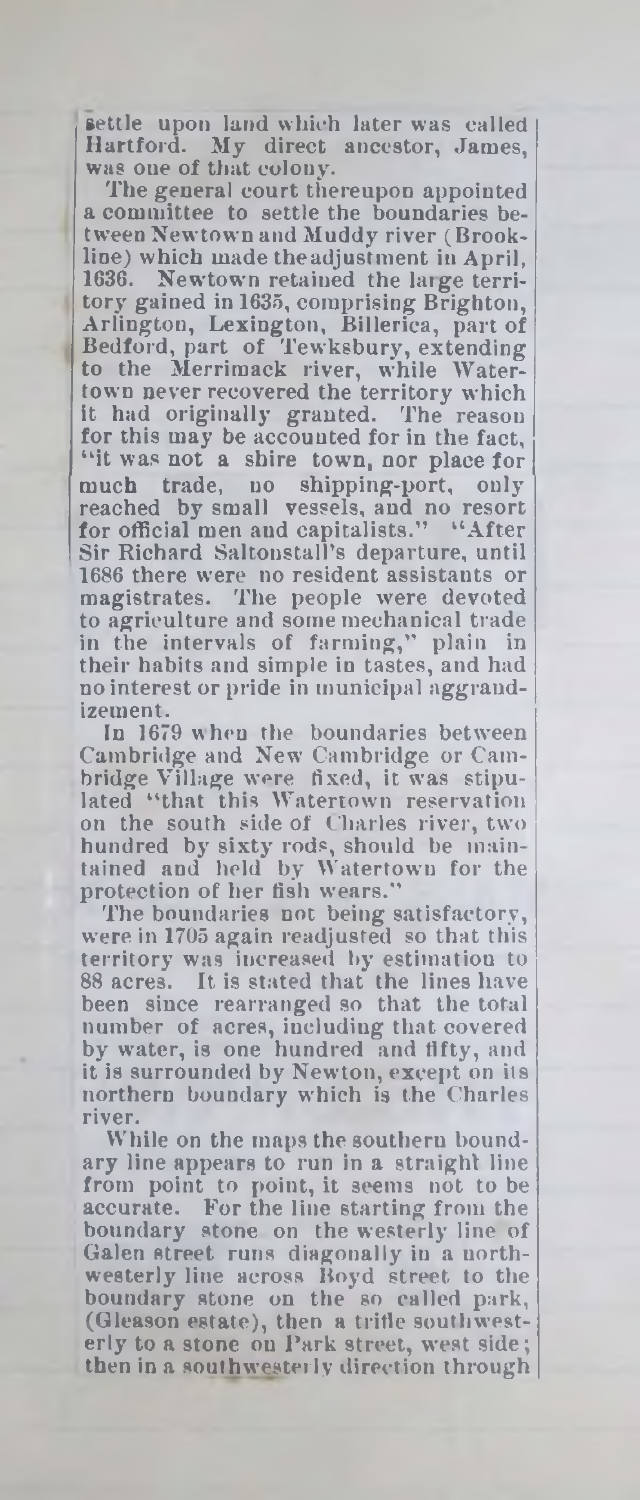and across Boyd street to Fayette street, (Newton), and then in a straight line across Boyd's pond into the Joseph Faxon estate.

From the orders of the general court it would seem that the wear built by the town in 1632 was public property. But soon after it became private property and was held in shares.

The general court had granted the ''Oldham farm ," on the north side to Mr. John Oldham, April 1, 1634. He mortgaged this grant to Mr. Matthew Cradock. The land was not ordered laid out until June 2, 1641, after Oldham had been murdered by the Pequot Indians at Block island, July 1636. But Oldham had soon after sold this grant subject to the mortgage to Thomas Mayhew, and this plot included the wear. For the general court confirmed the town's grant of one hundred and fifty acres with the wear, (Jan. 3, 1635-6), on June 2, 1641, when it was agreed that Mr. Mayhew' shall enjoy the one hundred and fifty acres of land on the south side of Charles river by Watertown wear."

Thomas Mayhew, a freeman in Medford, May, 1634, came to Watertown in 1635. He received six large grants from the town. He was a townsman or selectman from 1636 to 1640 inclusive; also in 1642; also representative to the General Court from 1636 to 1644. He is described as a merchant in his deeds. From 1638 to 1642 he was a commissioner for Watertown " to end small causes." On October 10, 1641, Nantucket and two other adjacent islands, and on the 23d of October Martha's Vineyard and Elizabeth Islands were granted to him and his son Thomas by James Forett, agent of the Earl of Stirling, who constituted him governor. He removed to Martha's Vineyard in the spring or summer of 1645.

He built the first bridge, a foot bridge, in 1641 over Charles river, and one record states that this was the reason for the grant of 150 acres on the south side of the river.

In 1643 the general court granted to him "three hundred acres of land in regard to his charge about the bridge by Watertown Mill and the bridge to belong to the County."

Thomas Mayhew Sept. 29, 1638, granted to Simon Bradstreet, of Ipswich, (Governor of Massachusetts, under the first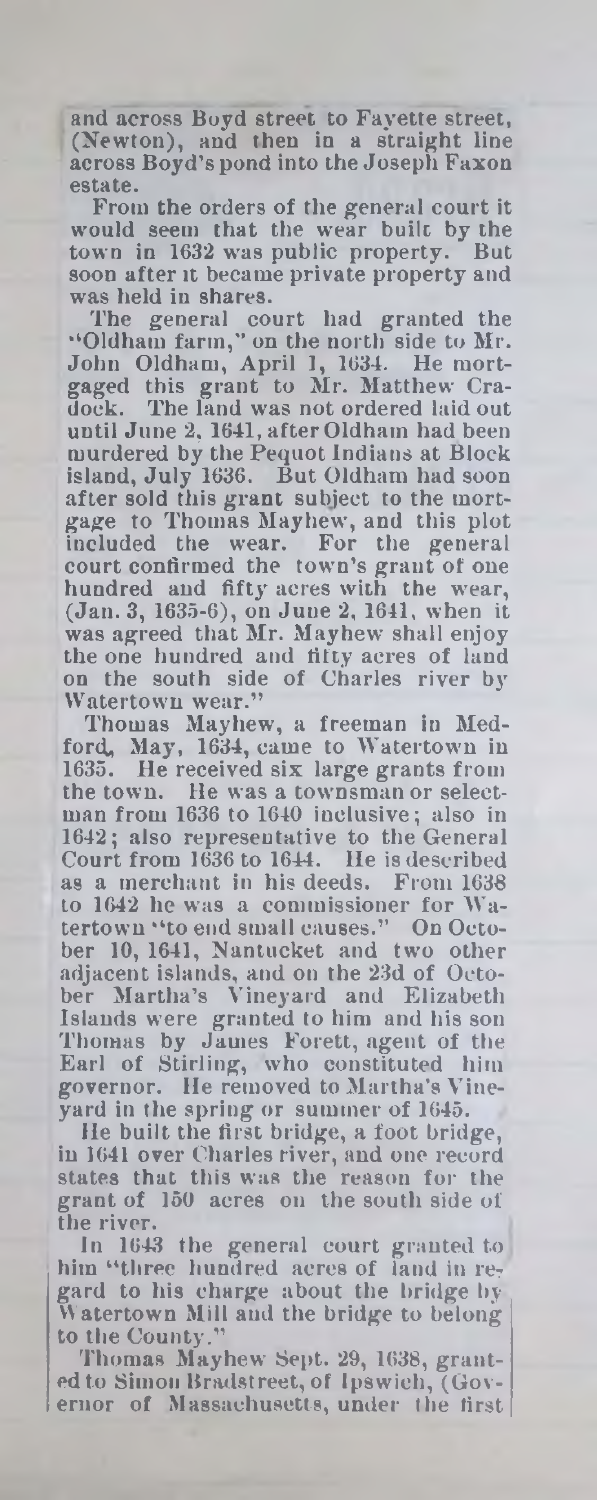$\cdot$  charter from 1679 to 1686), for six cows worth about \$200 each, " All that his farm coutainynge by estimation 500 acres lying in Cambridge w<sup>th</sup> all the buildings thereto belonginge."

Sept. 23, 1646, Simon Bradstreet, Andover, gent, for £140 conveyed this tract to Edward Jackson, Cambridge, naylor, described as "his farm of 500 acres, which was lately in the tenure of Thomas Mayhew, adjoining the wear lauds."

This tract commenced near the division line of Newton and Brighton, and included the present Newtonville.

His mansion-house, the first dwellinghouse in Newton, was located only a few rods from Washington street, near the Catholic church.

Feb. 27, 1639-40, Mayhew conveyed to Governor Dudley for £90 the rent of his wear for the last four years, leased to Robert Lockwood, Isaac Sternes and Henry Jackson for six years. Also the river side and inheritance of the wear forever, subject to a certain mortgage, (referring to that made to Cradock.)

March 6, 1643-4, Dudley sold to Edward How for £59,10.2 all right and income to the wears in Watertown, except £22,15,2 due from Sternes and Lockwood.

Elder How by his will June 3, 1644, conveys to his heirs "the wears with all their privileges thereto belonging," which continued in the possession of his sonsin-law, Nathaniel Treadway and John Stone for many years.

Treadway with Sufferana (How) conveyed one-half interest, May 30, 1662, to Nathaniel Coolidge Sen. and Stone the other half, May 26, 1663.

At a town meeting held April 12, 1671, "Upon consideration that the Indians being like to buy the privilege of the wears and fishiug at the river, which the town apprehend, will be much to the damage of the town, they (the Indians) being like to be bad neighbors, the town voted, all, as one man, that they were alltogether against their having the wears, or that they should set down so near the town." It was voted to purchase the same for the town's use, and a committee chosen to negotiate with the owner, Nathaniel Coolidge, senior.

Since this period the wears have been the town property, and rented every season for the highest price to be obtained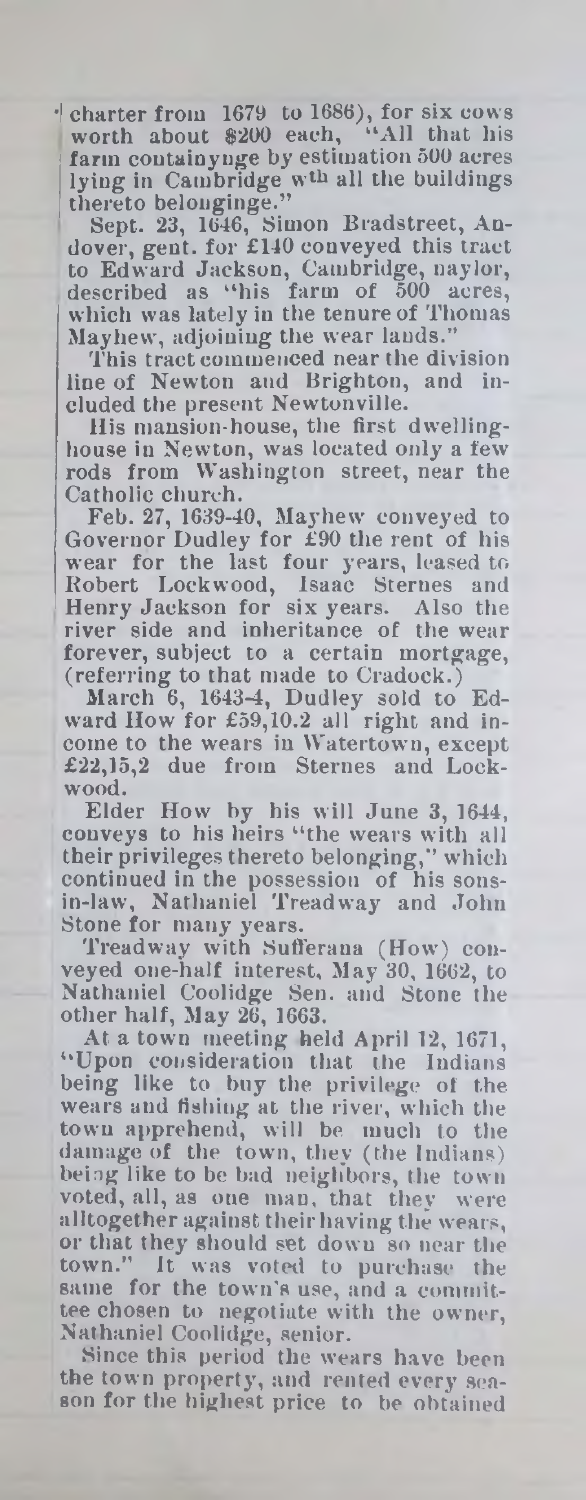as regulated by law.

In 1738, complaints were made to the general court by the people of Newton, Needham, Weston, Medfield, Sherburne and the Indians at Natick against the inhabitants of Watertown for stopping the course of the fish in Charles river.

In 1745, an act was passed making it an offence to raise the dam of the mill between the breaking up of the ice in winter and the first of May so as to prevent the fish from passing over, with a penalty of £5 for each offence.

In 1798, an act was passed authorizing the inhabitant of Watertown, Weston and Waltham to regulate the fishing within said towns, the proceeds to be divided among said towns as each paid towards the expenses of maintaining the Watertown bridge.

Weston aud Waltham becoming in later years freed from this charge lost all rights under the law.

In 1805, an act was passed authorizing Newton to regulate the fishing within its town limits.

In 1815 and 1826, acts were passed constituting Brighton and Watertown one fishery, and regulating the same. This interest once valuable to the towns has ceased on account of the pollution of the stream by the numerous factories established along the banks of the river. Possibly it may be reestablished as soon as the projected sewer system shall become in use and the stream of water again fresh and pure.

*{To be continued.)*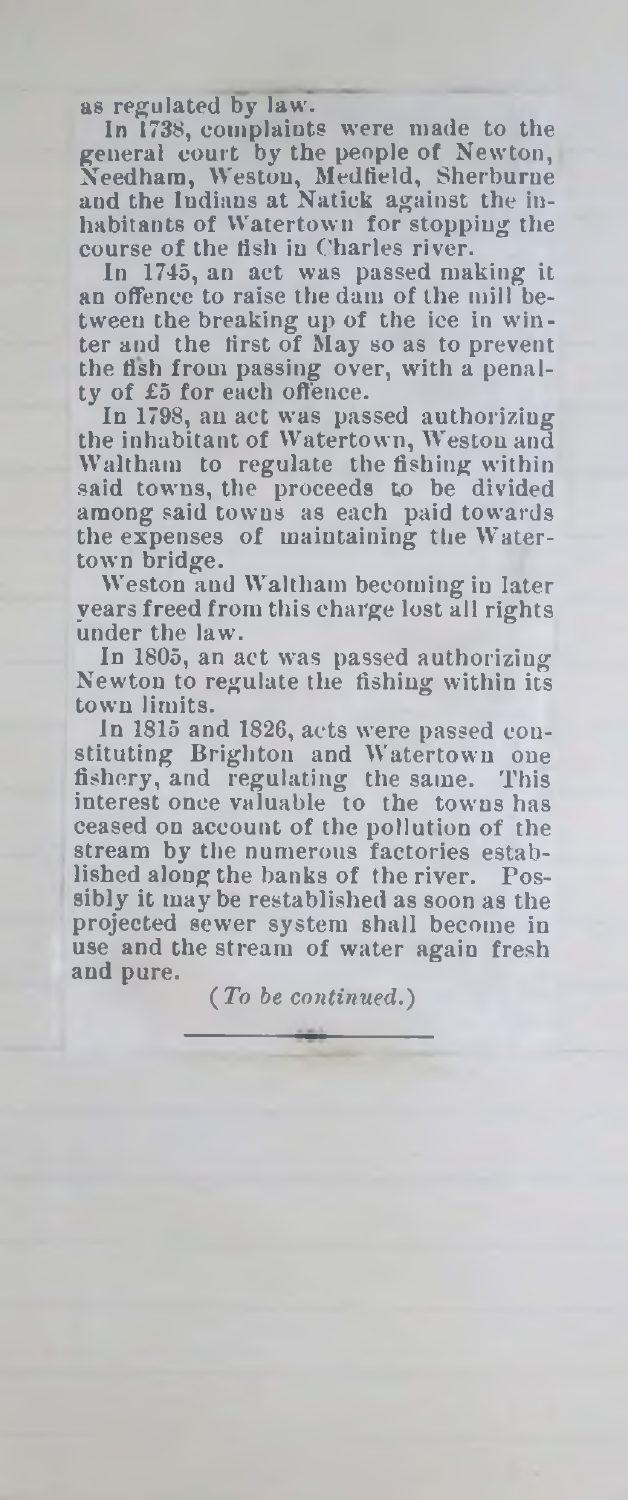## **Historical Society of Watertown**

A paper read at the April special meeting<br>of the society by one of its members, Charles<br>S. Ensign, LL, B., a life member, also of the<br>New England Historic Genealogical Society.

## WATERTOWN.

**THE WEARS — THE SOUTH SIDE — MORSE FIELD.**

#### **[C ontinued.]**

Mayhew sold the Oldharu farm March 18, 1647-8 to Nicholas Davidson, Charlestown, attorney of Rebecca Cradock, alias Glover, with the mortgage cancelled<br>for 1000 acres in Martha's Vineyard. for 1000 acres in Martha's Soon after it was seized on execution granted to Richard Dummer against Mayhew, and on March 21, 1648-9 it was appraised at  $£70.$  It is sometimes called the "Dummer farm" in the early records, : but is not that tract on the south side generally known as such.

Possibly this Dummer claim arose from this transaction : "Tho. Mayhewe of W atertown Marcht granted to Rich. Dumer Newbery Geut'l. and his heires (in consideration of fower hundred pou (nds) in hand payed) his farme in Watertown, wch he bought of Sim (on) Broadstreet Gent'l. containing five hundred ac. And all the Weire and one hundred and forty ac. of land thereto belonginge w<sup>th</sup> certaine provisones by way of mortgage in the same expressed, and this was by indenture dated the 29th of the 7th  $(\text{July})$  1640."

Mayhew mortgaged to Dummer in 1640 the parcel he had sold to Bradstreet iu 1638, unless he only intended to mortgage the farm to secure the payment for the six cows, while Bradstreet treated it as a valid sale. When Bradstreet sold it to Jackson in 1646, he gave a "warranty and bond of  $E2$  to secure it from any claim, either against himself or Thomas Mayhew."

The Court of Assistants made Bradstreet a special grant of 500 acres of land on the south side of Charles river, condition that "he was to take no part of it w ithin a mile of W atertown wear, in case the bounds of Watertown shall extend so far on that side of the river," which gave him a confirmance of title.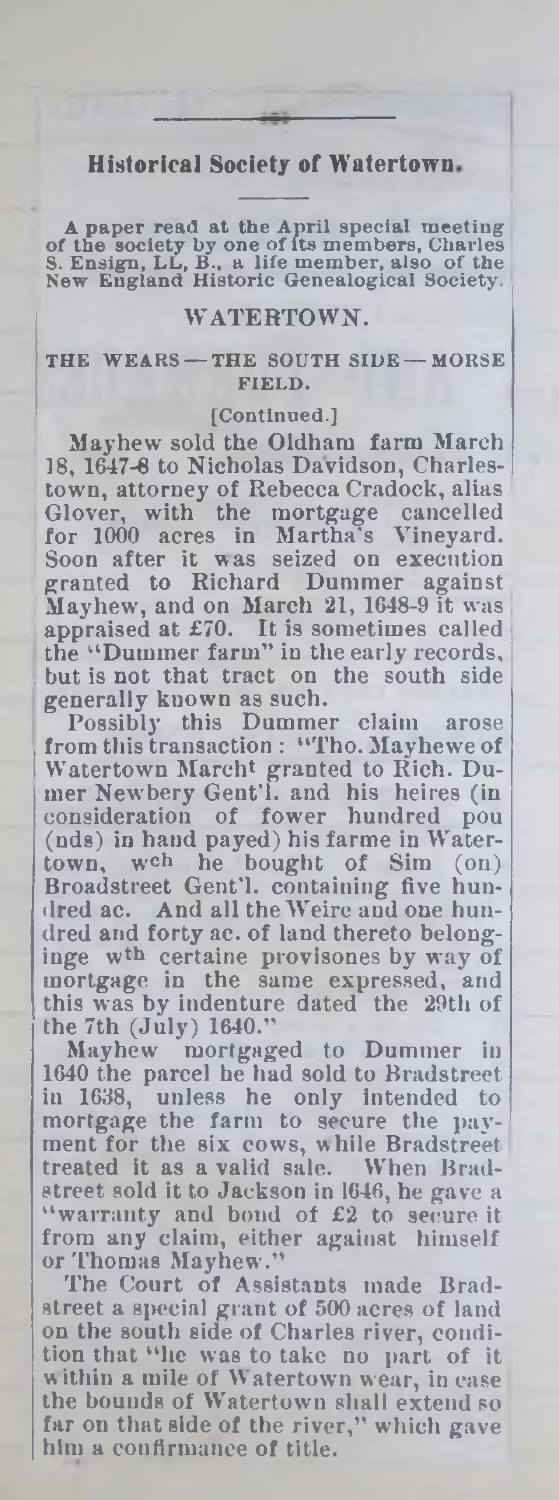Through this territory were laid out two roads,-one designated the "Country or County road"—constructed in 1635- 37, the present Galen street, and the great thoroughfare from Boston over Boston Neck, Koxbury, Brookline, New Cambridge, (Newton) and over the Mill Bridge through Watertown to Waltham and Weston, and by this road Koxbury people went to the W atertown grist mill. This was the only road leading to the west until the Worcester turnpike was built. It was probably laid out by or through the wear lands, under the town votes of Sept. 14, 1635. "Agreed that John Warren and Abraham Browne shall lay out all the highways and to see that they be sufficiently repaired," and that of 1637: " ordered, that there shall be eight days appointed for every year for the repairing the highw ays; and every man that is a soldier or watchman to come at his appointed time with wheelbarrow, mattock, spade or shovel, and for default hereof to pay for every day 5s. to the town, and a cart for every day to pay 19s."

The other highway was laid out in 1725-6 and forms the present Watertown street, it having originally commenced at the corner of the present California street and 5th avenue. Through this territory, from its sources near Newton Centre, runs " Cold Spring" Brook in early history called " Smelt Brook," by reason of the fish of that name that used to pass up the water, which flows through Boyd's and Cook's ponds into the Charles river.

Presentment was made against the town in 1695 and 1705 for want of a bridge over Smelt Brook. In behalf of the town in 1705 James Boud, Esq. (known as the "marrying Squire") answered it was a shallow place, and a good bottom, and needed not a bridge. The Court ordered that the said way be forthwith mended on pain of paying  $\pounds$ 5.

In 1632 Newtown (Cambridge) had granted to Thomas Shepard, late pastor, 300 acres of land beyond W atertown mill adjoining that w hich was Thomas Mayhew's, also 200 acres more near Samuel Shepard's farm.

The Rev. Mr. Shepard died in 1649 and this land passed to Richard Park, although there is no record of such transfer. Some authorities state that a small part of the northeasterly portion of this tract along the Charles river or wear lands was in Watertown. Excepting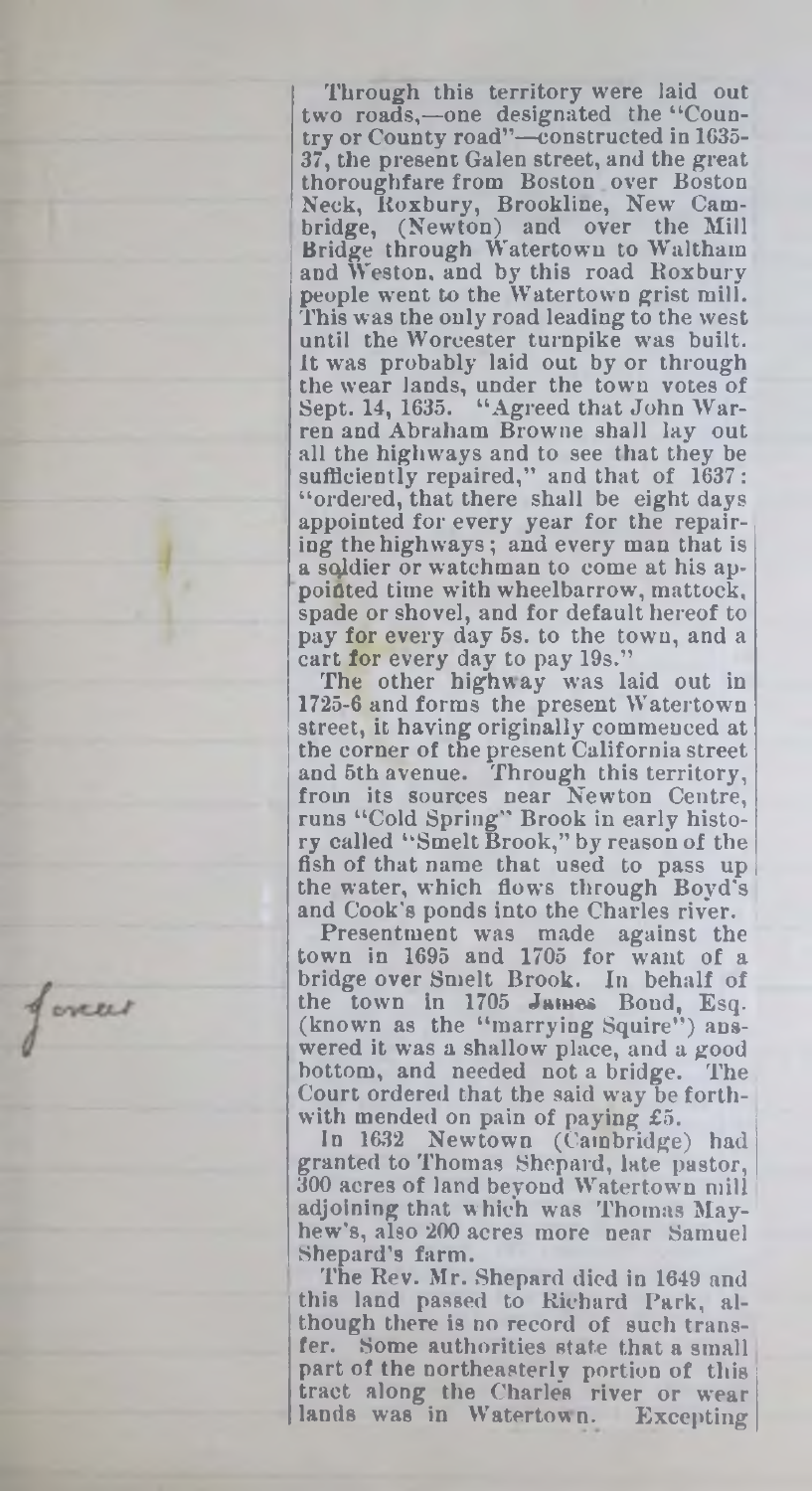this small portiou the residue of the territory of the south side came into the possession of Richard Dummer as has been shown, which was confirmed by a grant from the General Court.

Richard Dummer sold to William Clements of Cambridge for £60, twenty-five acres bounded southerly by the highway from Watertown to Roxbury (present Washington street, Newton), — Northeasterly on Charles river, and partly in Watertown and partly in Newton. Clements sold the same to Daniel Bacon of Bridgewater, tailor, for £60 in 1669. Daniels sons, Isaac and Jacob, settled on this tract, Isaac having in 1681 bought five and one-half acres from his brother Daniel of Salem. Jacob's house was situated on the present Galen street probably on the side of the hill; while Isaac's house was located farther towards Newton, probably near Williams street. Isaac's part subsequently was conveyed to Oakes Apgier who kept a tavern on the site where the Nonantum house now stands. March 13, 1692-3 Jacob sold 7 acres for £39 to John Barton, and John Barton, Jr. and James sold their interest in 1742 to Jonas Coolidge, of Newtown, a house carpenter.

In 1672 Jerem iah Dummer, son of Richard (?) of Boston, sold to Gregory Cooke, shoemaker, Cambridge, 112 acres lying partly in Cambridge (Angier's corner, Newton) and partly in Watertown, with house and barn thereon for £145; bounded on the east by the highway, north by the Charjes river, south by Edward Jackson and Daniel Bacon.. and west by Thomas Park's land, and this included the weir lands. The old Gregory Cooke mansion stood on the southerly side of of the site of Mr. Henry Fuller's house in Newton.

Abraham Williams of Watertown, freeman in 1652, purchased in 1654 a house and six acres of John Gallon or Callow, and married Joanna Ward about 1660, and in 1662 purchased a house from Win. Clements situated on the Country Road, (Galen street) southerly from Gregory Cooke's farm. In 1665 he sold his estate to Cooke and removed to Marlboro in 1668, where he kept the "Williams tav-<br>ern." He was a colonel and representa-He was a colonel and representa-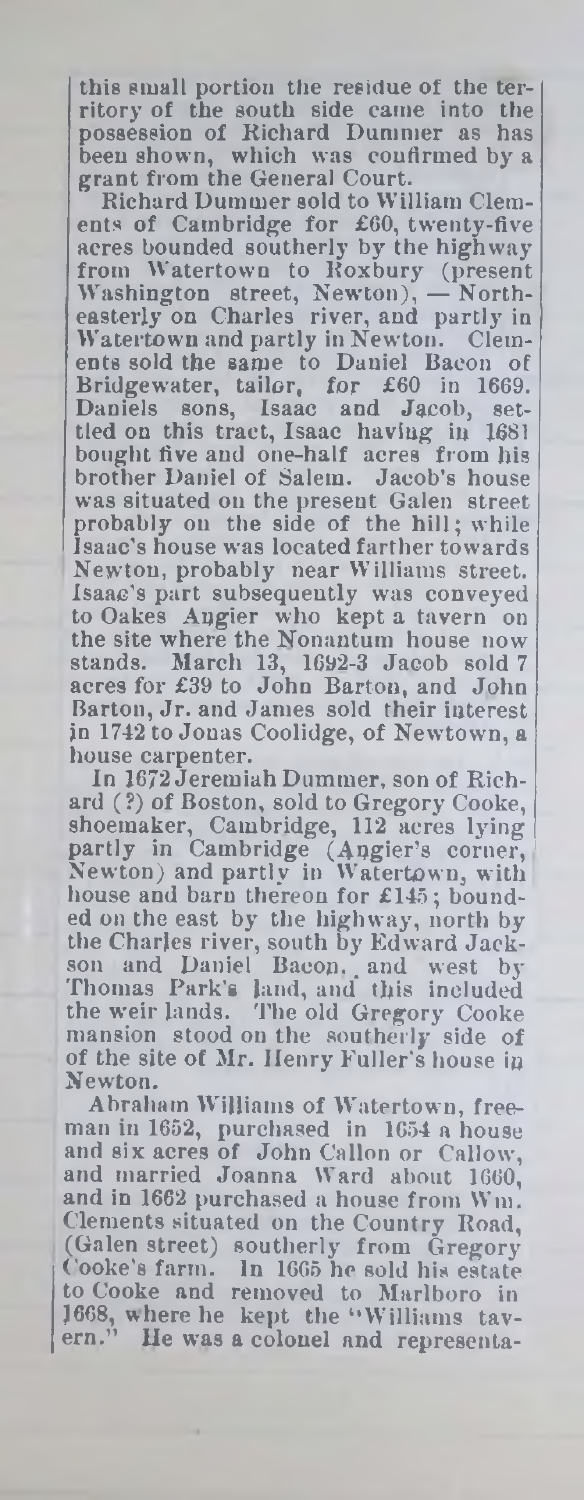tive from Marlboro to the General Court The present Williams street leading from Galen, was named from him as he dwelt near it on the west side of the main-road. James Barton, a rope-maker, in Boston of large means, in 1688 bought 103 acres in Newtown, a portion of which bounded on the Mavhew farm. He bought other lands extending over the Watertown line and erected his dwelling house on the south side of Charles river, probably situated not far from the present Watertown street. In his will, dared 1729, he bequeathed among other things £30 per annum to his grandson, Thomas Stanton, for four vears after entering college (Harvard); his great Bible with annotations, to his son John; to his mulatto maid servant, Tidy, her freedon and forty shillings; £50 and no more for his funeral expenses. His mansion and out houses with 64 acres of land were valued at £2,696.14s. His wharf, known as Barton's wharf, situated at the foot of the present Barton street, Boston, was valued at £1,000 and the buildings thereon fronting Ann street, £1,200.

He and his wife Margaret were burried in Newton. His daughter Ruth married John Cook, the grandson of Gregory. His son John sold the homestead to Daniel Cooke.

Gregory Cooke died in 1690-1 and his only son Stephen administered upon his estate appraised April 7, 1691 at £190.11. His second wife, the widow Susanna Goodwin, married Sept 15, 1691, Henry Spriog, who died 1695. He was from 1680 to 1695 the town "prizer" of Watertown.

Stephen Cook was born 1647, married Nov. 19, 1679, Rebecca the daughter of Thomas and Mary Flagg of Watertown; admitted into full communion in Mr. Bailey's church March 4, 1687-8, and possibly chosen deacon June 30, 1697; died in Newton 1738, aged 91. He built a grist mill on his land near Smelt Brook, which he conveyed to his son Stephen in 1733.

Steephen Cooke's large estate came into the possession of his grandsons, Stephen and Daniel.

Daniel, who married in 1722, Mary, the daughter of Abraham and Elizabeth (Bis-

Jackson, died in 1754, leaving no . In 1735 his father deeded to him  $\blacktriangledown$ homestead, probably the house be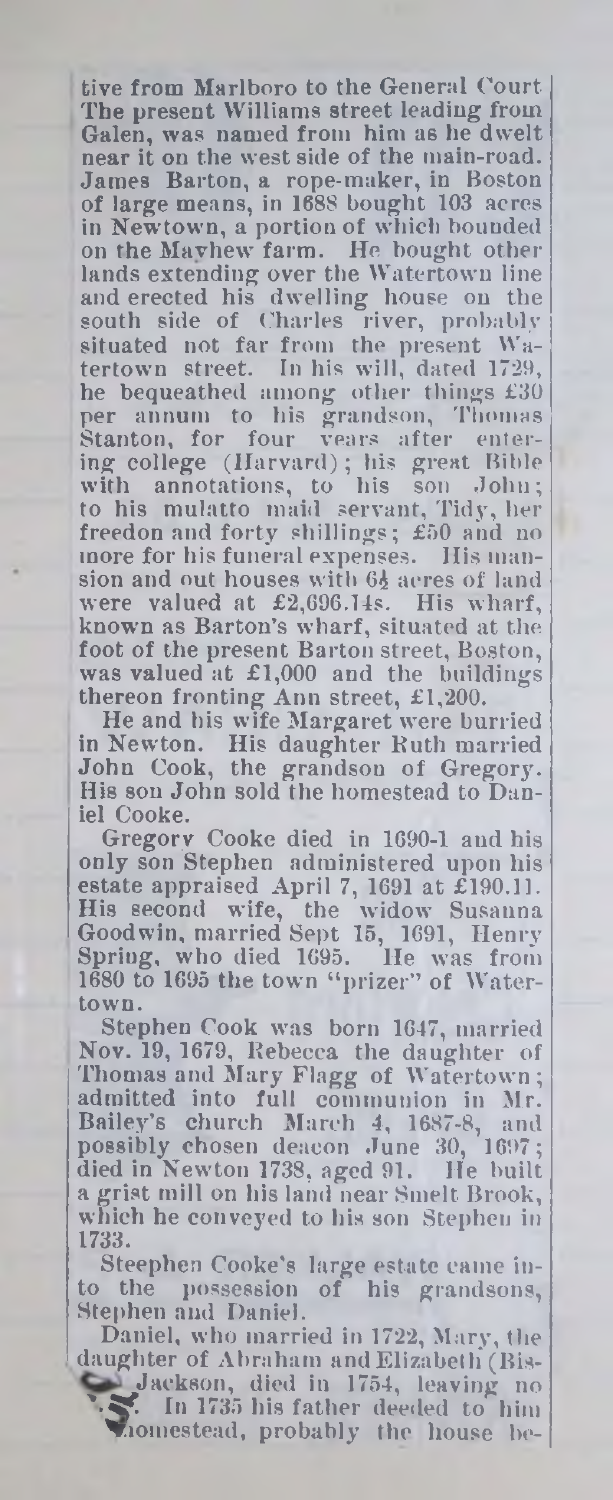ing the one occupied by Gregory, his grandfather. Daniel left his large estate to his nephew, Capt. Phineas, the son of his brother Samuel of Windham, Conn.

Capt. Phineas built in 17G0 the house at present standing ou the corner of Centre and Pearl streets, over the Newton line, and died in 1784.

Stephen, the brother of Daniel, had an iuterest in the mill ou the north side of the river, which he subsequently sold. He received the mill built by his grandfather on the Cooke lands, and on Sept. 1, 1749 he deeded it to his son John, with forty acres with dwelling house, barn, mill-house, and corn mill. This tract was bounded easterly by County road, or road to Boston, Galen street, 77 rods, and southerly by Daniel Cooke's land.

Jan. 10, 1782, John conveyed to his son John 90 feet of land on the Boston Road, bouuded southerly by Daniel Cook's.

Stephen's house remains standing on California street. Close by it is that of John's, the latter being a frame building with brick sides. John's son's house was a small red house on Galen street, removed to the rear of the present frame block. A greater portion of the Cook estate still remains in the possession of the family.

In a chamber in the John Cooke house, Paul Revere engraved the plates and assisted by John Cooke struck off Colony notes, ordered by the Provincial Congress.

It is stated that Benjamin Edes first stopped at this house when he escaped from Bostou with his printing press, and that the first number of " The Boston Gazette and Country Journal" was issued from here, before he established himself near the Great Bridge. While others dispute this fact, yet like the would-be president in 1884, the south side "claim every" thing."

> (To *be continued.)* ---------------------------Ml--------------------------«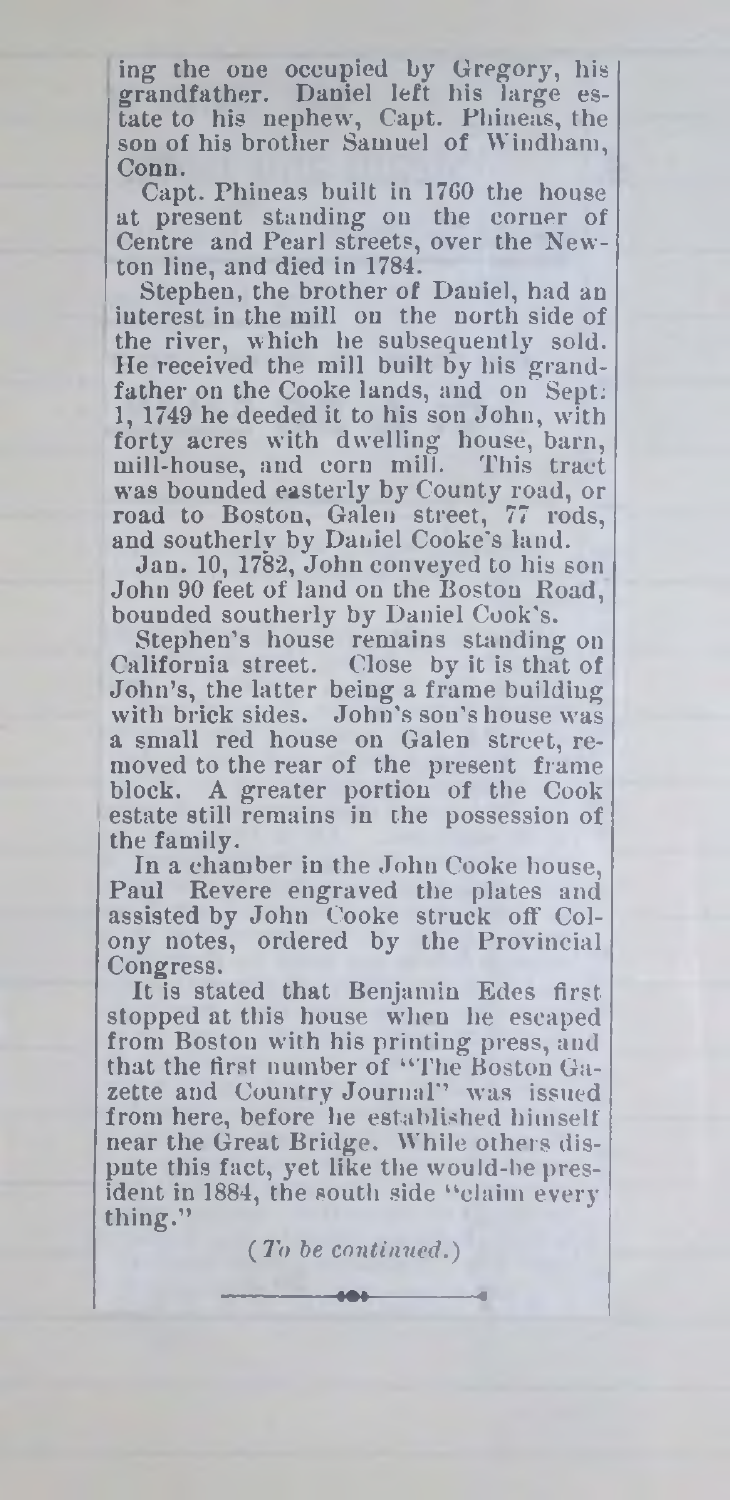# **Historical Society of Watertown.**

A paper read at the April special meeting<br>of the society by one of its members, Charles<br>S. Ensign, LL, B., a life member, also of the<br>New England Historic Genealogical Society.

### WATERTOWN.

#### **I THE W EARS— THE SOUTH SIDE — MORSE FIELD.**

#### **[C ontinued.]**

On ihe easterly side of Galen street near tlie **Bridge** stands what lias bmg been known as the " C'oolidge tavern," built in 1740-42 by William Williams, a ship builder.

Stephen Cooke claimed all the land up- $\mathbf{t}$  on the river in the town as being within limits of the weir lands and as he had an undisputed title to all land westerly of the Bridge he purchased in March 1722-3 from John Phillips, a grandson of the first minister, for £60, three acres by estimation (of the old grant) to strengthen his title. The land is described as within the bounds and limits of the " Township of Cambridge."

Jam es Barton in March 1727 had sold to William Williams in Newtown a " houseright," for £440, 12 acres of land near the Great Bridge. Its boundary line on the west and north-west was the County Road.

In 1728 Stephen Cook sold to William Williams, described as of Newtown, for £16 15 s. twenty-six rods of land on the southerly side of the Charles river, bounded northerly and easterly by the County road, and westerly by the Town land now laid out for a road.

The old road referred to began at the south side of the old bridge at a point about opposite to the square on the north side of the river, the present Beacon square, from which the present Riverside place commences and ran in a south-westerly direction through the present Water street into the present Galen street and possibly a little south-westerly before entering the Country road.

In 1742 William Williams sold his mansion house and barn with seven acres to Ebeuezer Thornton of W atertown, a ship builder, who was living on the premises. Mention is made of the "Ancient Country road" running from said river between the aforesaid Mansion House and said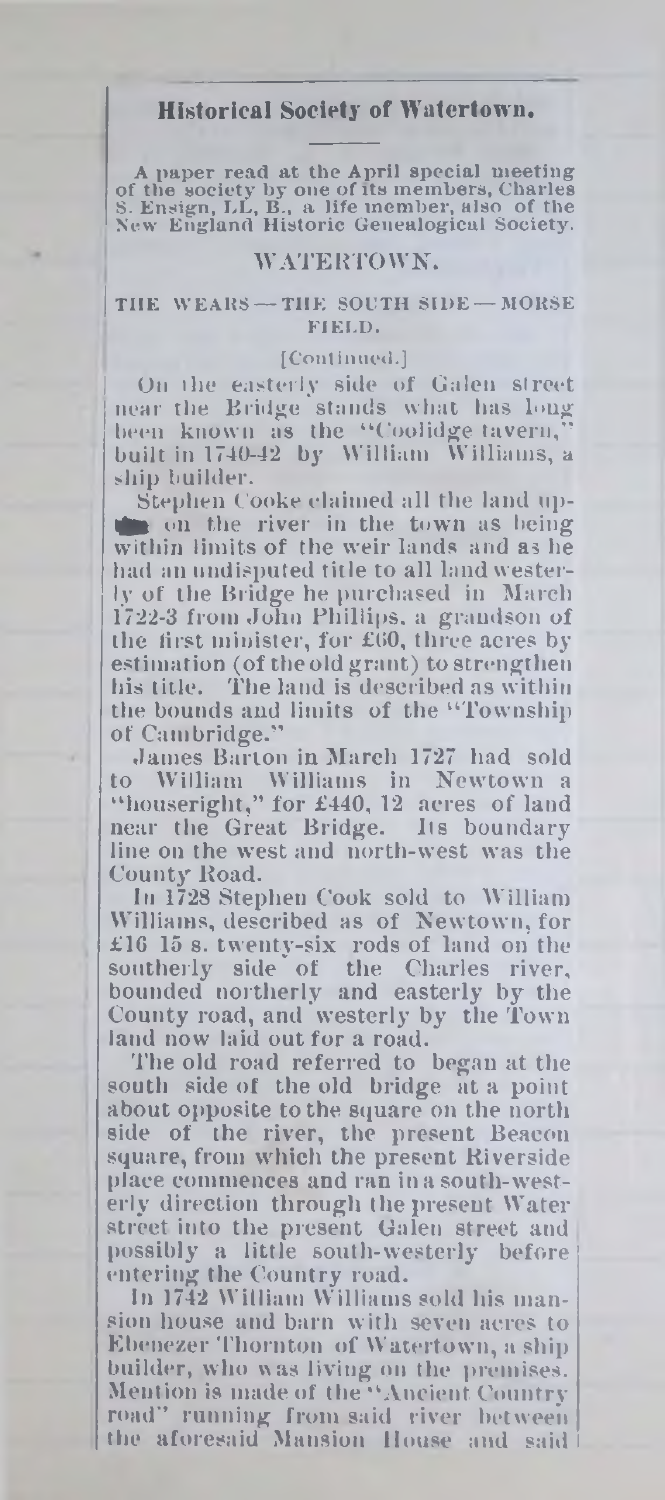barn across and a slant near the N. W. corner ot the premises into the New Country road to be excepted and reserved out of this deed for said Town's use." Mention is made of a wharf twenty feet square and a gangway leading thereto, lhe gangway is the present Water street, and the wharf adjoining the line of H. Barker & Co.'s starch factory at the foot of old Factory Lane (Water street) by an old elm tree, was owned by Samuel Hunt, a trader of Watertown. He had purchased the same in 1739 of Thornton and Williams with 4 acres of land for £400. In the deed he is described as a ship builder of Boston.

Ebenezer Thornton, a trader in Boston, in 1738 removed to Watertown and engaged in the business of procuring timber for house and ship building. The south side and adjacent territory being heavily timbered offered him ample opportunity for carrying on the business. Moreover it was considered safer than Boston which was poorly protected from a sudden attack by an enemy.

In April 1716, he purchased "a mill stream dams, etc." in Dunstable near the New Hampshire line, and he had valuable timber interests in Dracut on the Merrimac river. The town of Boston March 8, 1734 voted to erect fortifications within its limits and Ebenezer Thornton with Elisha Cook, Esq., Edward Hutchinson, Edward Winslow and others were chosen a committee under this vote. They erected the fortification at " North Battery Wharf" and "Fort Hill."

He married in 1721 Elizabeth Gilbert, the daughter of Capt. Thomas, a famed shipmaster and navigator of Boston and son of Jonathan Gilbert of Connecticut, (an ancestor of mine) who was Colony Marshal from 1646 until 1676-7. She died in Watertown June 10, 1740, aged 38 years 4 months, 3 days. After her death he married the widow Matthias Cussens.

Possibly Thornton and Williams were were engaged for a short time in the business of procuring lumber for house-hold and shipping purposes, though he had removed to Mansfield, Conn., when lie sold to Thornton. In 1740 Richard King had settled in Watertown and in 1742 Thornton sold him a piece of laud on which he erected a shop and engaged in the same business with Thornton. In 1745 Gov. Shirley appointed him a commisary of the troops destined for Annapolis Royal.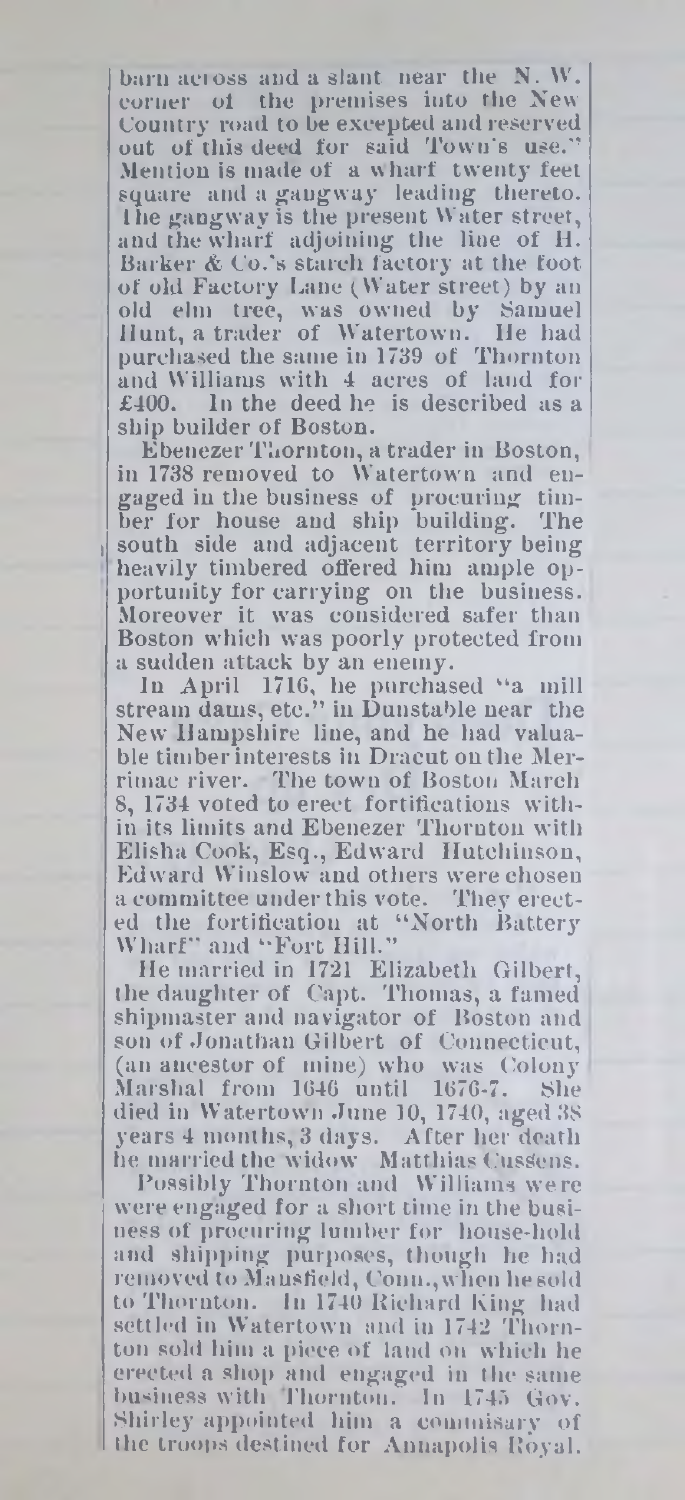**< >rl' 1-1,5 he mortgaged IiIh shop and** lot to Jonas Coolidge "for surety in consideration the within named Jonas **wsm my surety for money due to the** Govt, when I went on the service to An**iui|miI1m lloyal." Feb. Ili, 1710, lie peti** tioned the selectmen for leave to erect a  $\tan$ wpit or scaffold at the south end of the Bridge, which was denied. In 1746 he removed to Searboro, Maine, engaged in trade, became a large exporter of lumber and the wealthiest man in town.

His son Rufus, who died in 1829, aged 71, was the celebrated jurist, and William, who died in 1852, aged 81, known as General King, was the first governor of Maine and at one time one of the largest ship owners in the United States.

**There is no doubt that, ship building** to a limited extent was carried on at this **point and that tho old hidden slip was used lor that pnrposu, and probably Hunt's wharf, known latterly as Coolidgc's w hart.**

**Ebenezer Thornton's eldest daughter Kli/.ahoih, horn March 4, 1722, married Jonas Coolidgc, the house carpenter, in 1712-0. ICheni'zer sold him this house** with three acres of land for £300 in Au**gust of that year. Jonas sold a moiety in the dwelling house and about live acres of land to his nephew Nathaniel ( 'oolldgo .Inn., in 1702.**

**becoming ''non compos" and placed un**der guardianship, in 1764 a partition of **their interests was legally made by which Nathaniel obtained the northerly part of the home-lot. and dwelling house and subsequently control of the remaining half.**

**Jonas t 'oolidge died in the .spring of 1707.**

**Jonas Coolidgc's elder brother Samuel, known as " Sam the schoolmaster," a graduate of Harvard in 1721, was ap**pointed town school master in 1725. He **w as librarian of Harvard college 1701 3. Also chaplain for a short lime on Castle Island. He became intemperate and mentally deranged, lie was accustomed to w ander from home as a vagrant, sleep**ing in barns and out of doors and the **selectmen were continually in trouble about him by complaints coming from the selectmen of Koxbury, then from Charlestow n, then Dorchester, to be\_ repeated continually. Nov. 4, 1740, Thanksgiving day, a collection was taken**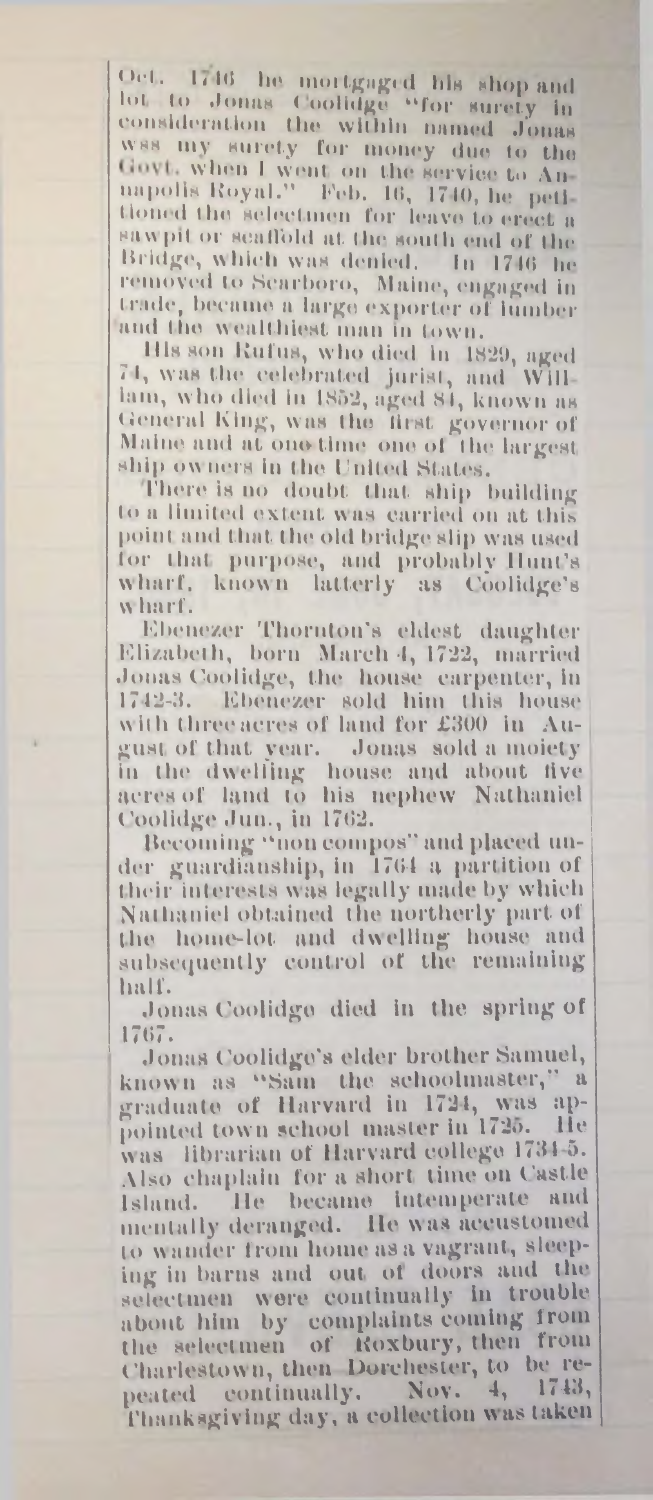during church service to be laid out in clothing for him.

in 1751 he was again appointed schoolmaster but soon wandered oil' according to his custom. " At a meeting of the selectmen at Mr. Jonathan Bemis' on the 4th of December, 1752, Mr. Samuel Coolidge was present, and the selectmen gave him a thorough talk relating to his past conduct, and what he might expect if he did not behave well in the future, they declared unto him that they put him into the school again for trial, and if he behaved well he should not be wronged, and that he was to begin the school the 11th day of this December. Mr. Coolidge complained that he wanted a winter coat; desired Mr. Bemis to get him a bear skin coat and get Mr. Meed to make it, and to give the selectmen an account thereof."

man when walking along the way was continually muttering and talking to himself in Latin,and once passing an apothecarys shop drenched by a pouring rain was addressed by some one from within in these words :—"Domine Coolidge! pluit tantum nescio quantum, seisne tu"? (Master Coolidge, it has rained very hard, 1 don't know how hath, do you know?) Quick as a flash the angry man seized a stone, sent it crahsing through the window, breaking glass apd show bottles, and said : " Fregi tot nescio quot, seisue tu" ? (1 have broken a great many things, I don't know how many, do you f)

He died Jan. 1767, aged 63 years and was buried at the town charge.

Nathauiel Coolidge, Jr., kept a tavern, here as a lieeused inn-holder from 1704 to 1770 when he died, and was succeeded | by his widow, Dorothy (Whitney).

By the town records it appears that the widow Ruth Child, daughter of Caleb Church the miller, was licensed as an inn-holder in 1717-6 near the bridge on the south side of the river, but where cannot be located; possibly on or near this spot.

While there had been for some years a great deal of commercial life in IN atertown, still in the early part of the Revolutionary war it was a very important and busy town, for within its limits the Provincial Congress and the " Committee of Safety" were holding continual sessions. The town was crowded with tem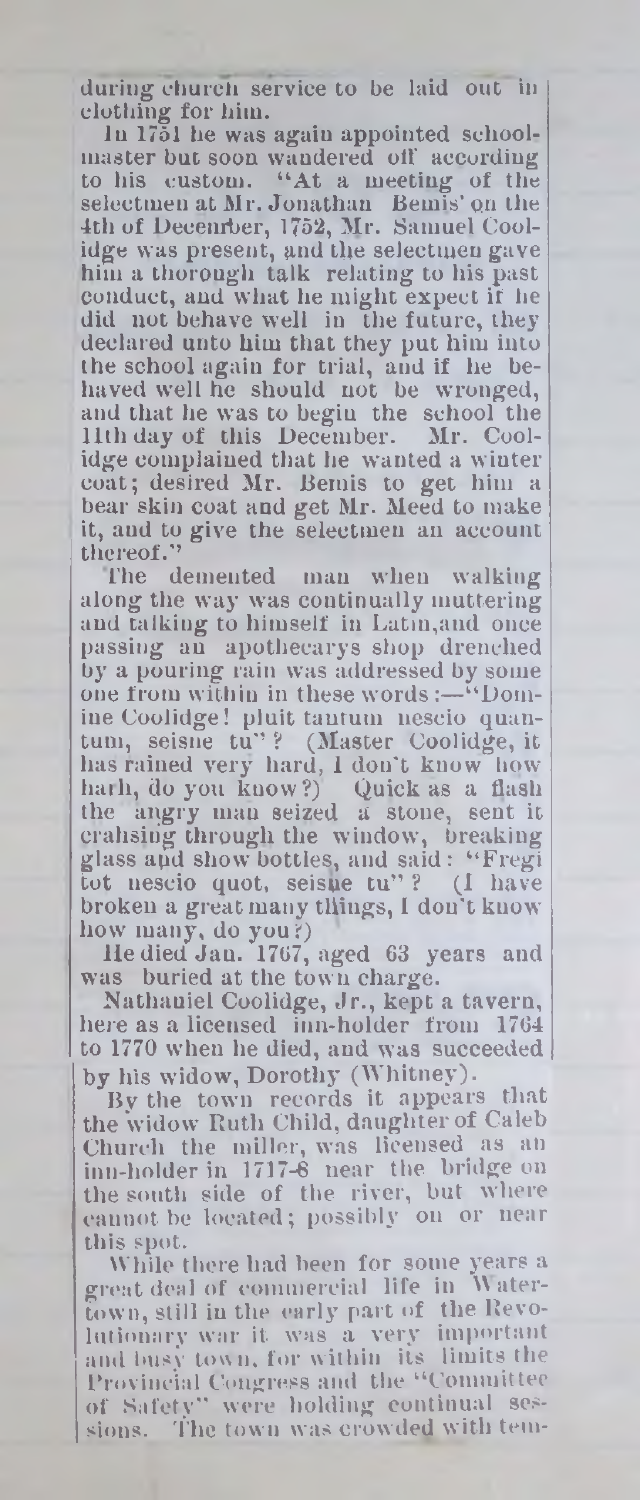p irary residents and tradesmen from Boston who were often entertained by private hospitality. The public schools were closed as the buildings were used for armories and the streets daily resounded with the noise of fife aud drum and marching men.

This tavern known as "The Sign of Mr. Wilkes near Nonantuui Bridge", was a popular resort for gatherings, for town and social meetings were often held within its doors. In the winter of 1775 the Ma ssachusetts House of Representatives held a session in it while workmen were engaged in putting up stoves in the meeting house. Here, in 1775, it was agreed, was to be the rendezvous for the "Committee of Safety" in case of danger. On its northerly side along the river was the road leading from the ferry that for many years was used between the north and south shores.

In front of the tavern door once stood a post upon which was a swinging decorated sign board upon which was the portrait ot King George 3d, where it hung until the news of the Declaration of Independence was received, when it was taken down and afterwards raised to its former position with the portrait of George Washington upon it.

Here during the war many distinguished persons in the colonies as well as officers in the American and British armies were entertained. The bar room was the middle room facing Galen street and British officers stiffied their shame at the continued American successes in steaming hot flip, for which they paid in gold, which the government compelled Madam Coolidge, much to her disgust, to exchange for colonial currency.

The selectmen paid "widow Dorothy Coolidge for Bum the 19th day of April, for the men in the Lexington battle, 12 s. 8d.," the town records mention.

The Kev. J. F. Lovering in his centennial oration delivered July 4, 1876, stated that " General Washington stopped here on his way to take command of the army at Cambridge, July 2d, 1775 and ate breakfast, Mrs. Coolidge makiug for him journey-cake, i. e., Johnny-cake." Leathe's version is, that on Sunday, July 2d, at 12 o'clock the Commander-in-Chief with General Lee arrived and reached the meeting house where after divine service, Congress assembled to receive him.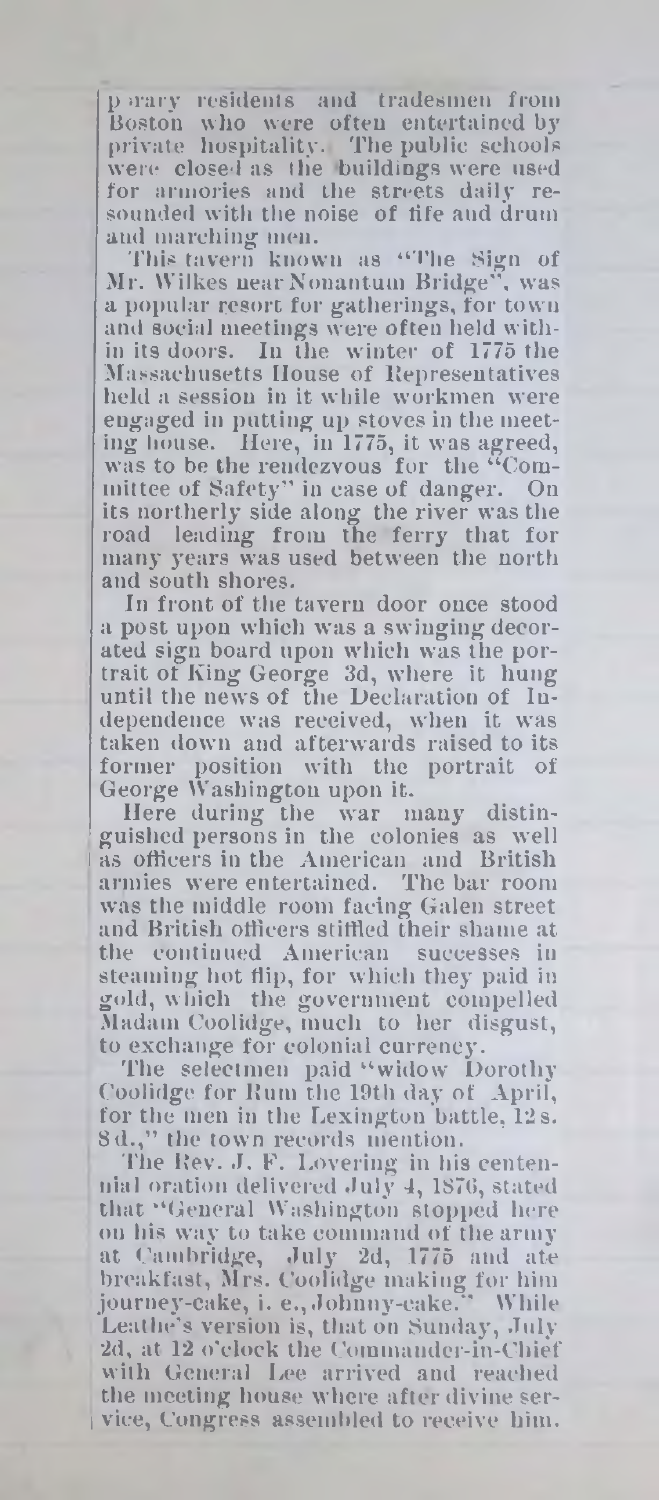lie dismounted and was presented at the door of the broad aisle with an address by the Speaker James Warren. After an hour and a half spent he proceeded to Cambridge where he arrived at 2 o'clock. On the next day under the elm tree near the Common he formally took command of the American army.

On Dec. 11 at noon Mrs. Washington attended by her sou John Custis aud wife reached W atertown in her own carriage drawn by four horses, colored postillions in scarlet and white liveries, military escort aud a guard of honor. Two hours were spent at the Fowle house as the guest of Mrs Warren, and the party arrived in Cambridge at 3 o'clock.

During the winter season diuuer and evening parties were given in town which • were attended by the General and Mrs. Washington, and probably the town has never witnessed such social gaiety since

that time.<br>Oct. 17, 1789, President Washington again visited Watertown on his way to Boston and was received with great enthusiasm, the ringing of the meeting house bell and royal salutes, quite in contrast to his first reception when powder and shot were too scarce and valuable to be thus used. On his return, Nov. 5, he came from Lexington to Watertown over the same road that the minute men had taken April 19, 1775; rode quietly without escort to the Coolidge tavern for supper and rest. He took supper in the public dining room which extended the entire length of the south end of the house. At the table he was served by attendants who wore white dresses and neat checked aprons. He lodged in the north west chamber next to the river.

This property latterly came into the possession of the late Mr. John Brigham who lived here while he had a lumber yard near by along the river.

Across the lane, the present Water street, was situated the house of Samuel Sanger, theu Daniel, later Abraham Sanger, the boatmen, who early in the present century, twice or more each week was accustomed to row upon the the river to and from Boston as a passenger and express carrier.

A few rods south upon the same side of the road once stood an old house, the mansion house of John Hunt, representa-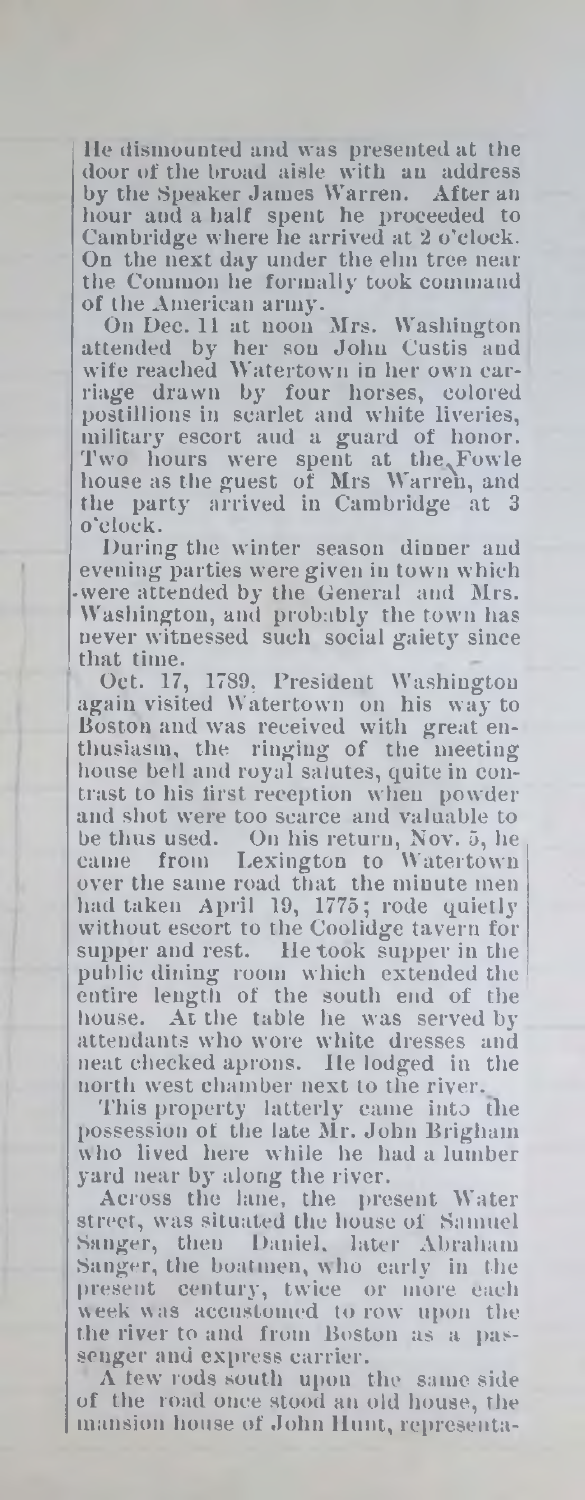tive from the town to the General Court in 1741, 1751 to 1758; a farmer of the excise in 1752, and retail trader from 1740 to 1770. Jonas Coolidge iu 1745 sold him 11 acres with the old mansion<br>built and occupied by James Barton. It built and occupied by James Barton. was built about 1715. It was from the windows of this house flashed the light long past midnight that told that Adams, Warren and Gerry were in counsel, answered back from a score of farm houses where the women were busily engaged in baking and cooking for the soldiers iu camp. Here Major General Joseph W arren lodged, and iu the southwest corner room on the first floor ate his breakfast, June 17, 1775, going directly to Bunker's Hill, where he gave his life for his country. Before he started he urged upon the ladies of the household to prepare lint and bandages, saying "The poor fellows will want them all before night." Slowly on horse-back he went down the hill to the bridge but galloped back and again bade them all farewell.

Had he a premonition that he should never see them again?

William Hunt, son of John, a graduate from Harvard in 1768, a lawyer and Justice of the Peace, representative in 1784- 1794; 1800-1801, had married Mary Coolidge, the daughter of Nathaniel and Dorothy. When Washington tirst came to Watertown she was about twenty-one years old, and probably charmed him with her handsome face and maidenly ways, for in 1789 after supper he mounted his horse, galloped across the bridge into the square, where Mistress Hunt then lived, on the west side opposite the Spring Hotel, and as the sick matron appeared at the window of her mansion he politely raised his haf as she courteously saluted him.

John Hunt was a distiller having his still next to the wharf of Samuel Hunt with a store, and did a successful business. He had a stone wharf farther to the east upon the river, not far from the bounds of Newton. In 1708 he sold his homestead aud distillery to his eldest son Samuel.

The Hunt property finally came into the possession of Nathaniel Whitney, Jr. and was the birth place of Miss Annie Whitney, the sculptress.  $A$  few years ago the property was purchased by the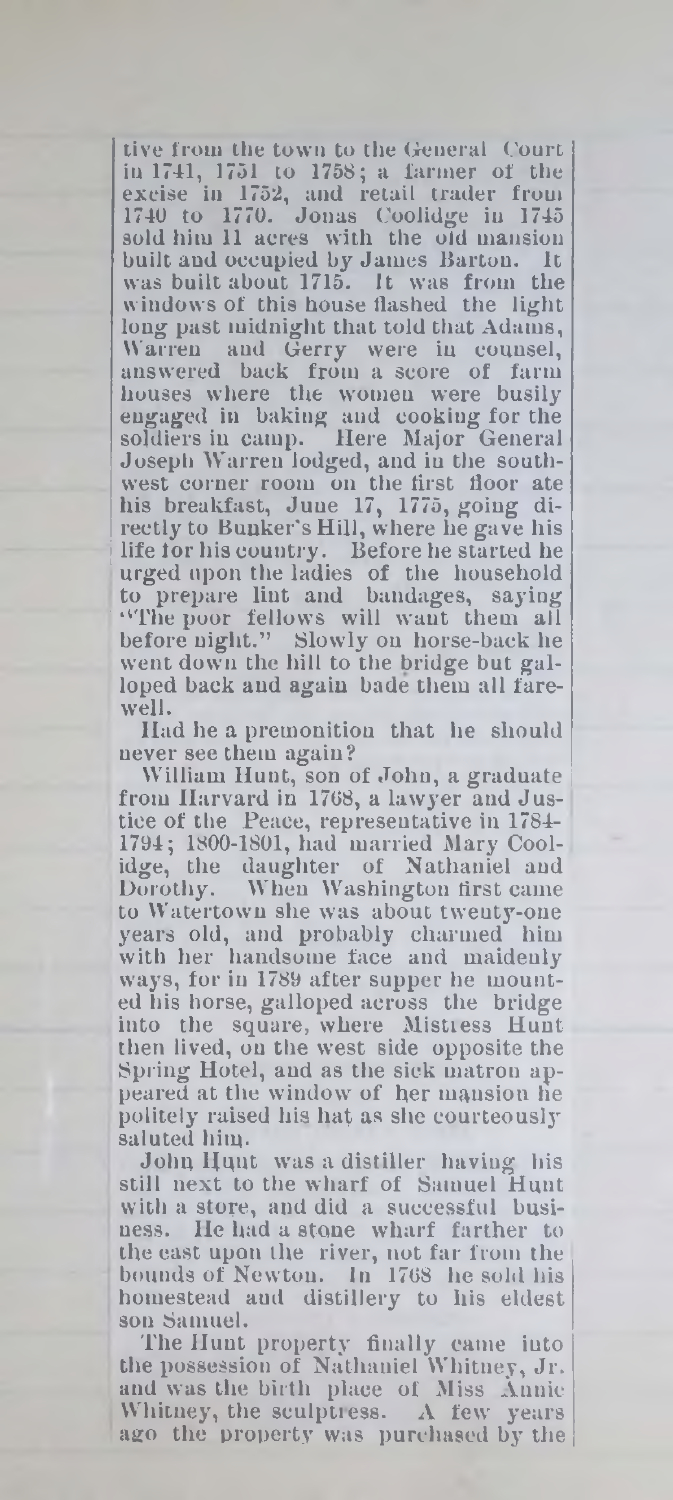late Mr. F. E. Howard and the building removed to Water street where it is now devoted to tenants of a humbler class.

The death of Washington was greatly mourned iu this town and a funeral service to his memory performed with great pomp and solemnity. A negro slave, who, when Washington had been a guest at his master's house had served him, wore as his emblem of mourning an old scarlet coat worn at the battle of Bunker Hill, trimmed with crape, and stood thus arrayed in the meeting house during the service on successive Sabbaths to the great amusement of the worshippers.

Watertown square and the Main street for many years was a lively spot and the<br>merchants did a thriving trade. Money merchants did a thriving trade. was scarce but barter and exchange was carried on with the farmers for miles around.

"Angier's Corner," (Newton) was named from Oakes Angier, the sou of the Kev. Samuel Angier, a saddler by trade.

1742, he with Samuel Jackson and Daniel Cooke, purchased from Jonas Coolidge 11 acres with an old house. He erected a tavern on the site of the present Nonantum House which he kept for many years.

It was a small hamlet with about a dozen houses, two taverns and a small store. It was nick-named "Hell's Corner" from the disreputable orgies that frequently took place in one of the taverns. Some of the more progressive citizens deemed it would be more advantageous if the territory was annexed to W atertown,and in March 1779 a committee was chosen on the part of the town to join with some of the inhabitants of Newton in a petition for the annexation to Watertown, but the movement was unsuccessful. In March 1782 the attempt was again undertaken with like result.

The records show that in April 1781 the town voted to establish a poor house upon the south bank of the river, but this vide was never carried out.

A lew years later Esquire Wm. Hull, afterw ards General Hull, undertook the scheme of having a large town or village at Newton corner to include the greater part if not all the territory on the south side.

In Sept.  $1794$  he purchased from  $\pm$ Stephen Cooke some fifty acres with dwelling house and barn—including the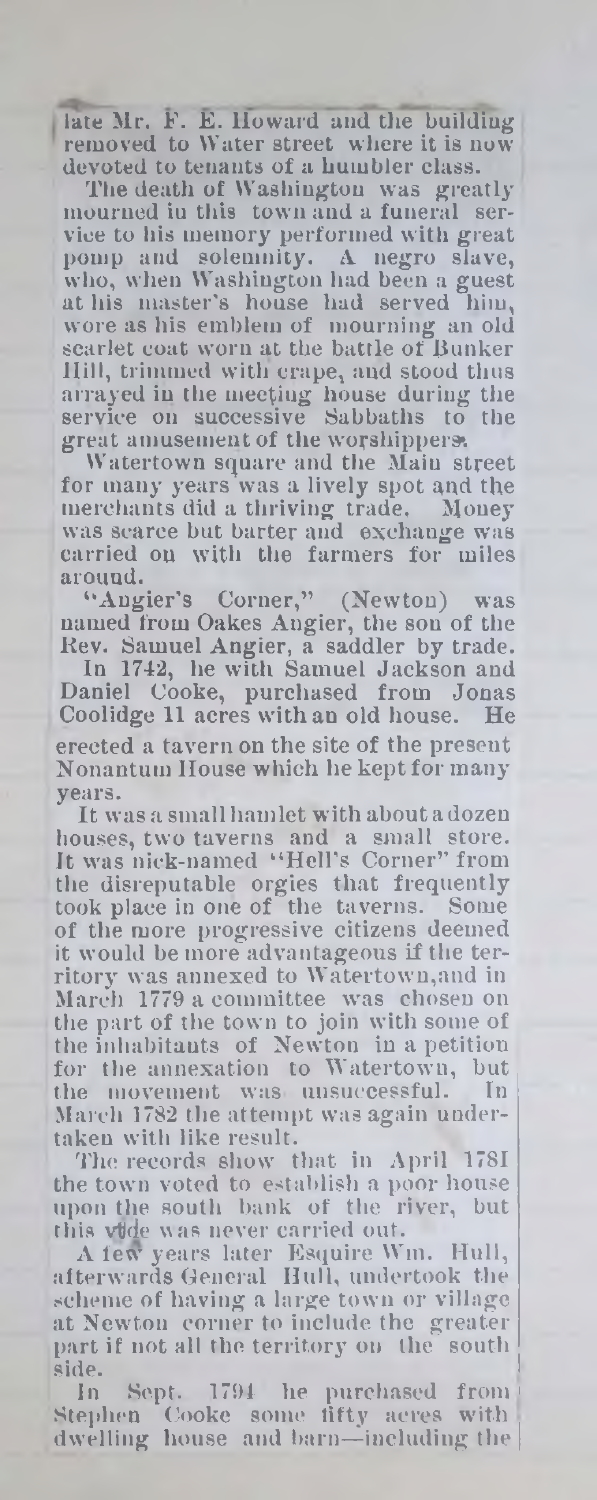Phineas Cooke house, with the right to improve the upper mill pond (Boyd's), for fish ponds, baths, etc., and mortgaged the same to Cook for £1211. He was living in the Phineas Cooke house, while building the Nouantum House which he afterwards occupied, and had a wharf on the Charles river near the W atertown line. The present Williams street leads direct to the spot, near which was his malt house. He became somewhat financially embarrassed and in 1805 conveyed all his interest in this Cooke tract to Eliakim Morse, a wealthy merchant in Boston who j paid the mortgage and released the Phiueas Cooke homestead.

Dr. Eliakim Morse studied medicine with his uncle in Woodstock, Conn., came to Boston, engaged in foreign trade and accumulated a large estate. He built the colonial mansion that stands upon the most elevated spot of the Cooke estate. It was built by days work and when finished was the finest mansion in style and situation for miles around. It was through his efforts the country road was named Galen street in honor of the father of medicine among the ancients, the road having been widened and made more uniform and beautified with trees. After his death the homestead passed into the hands of Mr. Harrison Page,while the meadow land near Newton was mapped out into building plots. Morse and Chestnut (now Bovd) streets, were laid out, and the land thrown into market, and settled upon mostly by persons allied in all respects to Newton. On this tract formerly stood a fine grove of handsome chestnut trees. Back of the Morse estate near Watertown street stands the homestead built by Capt. Samuel Somes who married one of the daughters of Stephen Cooke. Somes was a handsome vivacious man of free and convivial habitsjand captain of a " crack" military company in Boston known as the Fusileers. Once the company had a field day on this territory which attracted a great crowd from the surrounding villages.

Next northerly to the Dr. Morse estate stands the Abraham Lincoln house built 1824-26 by Stephen Cooke. On the easterly side of Galen street, adjoining Water street, the early portion of this century was built what is at present known as the "Stone house." It was built before 1768 by John Hunt, either for himself or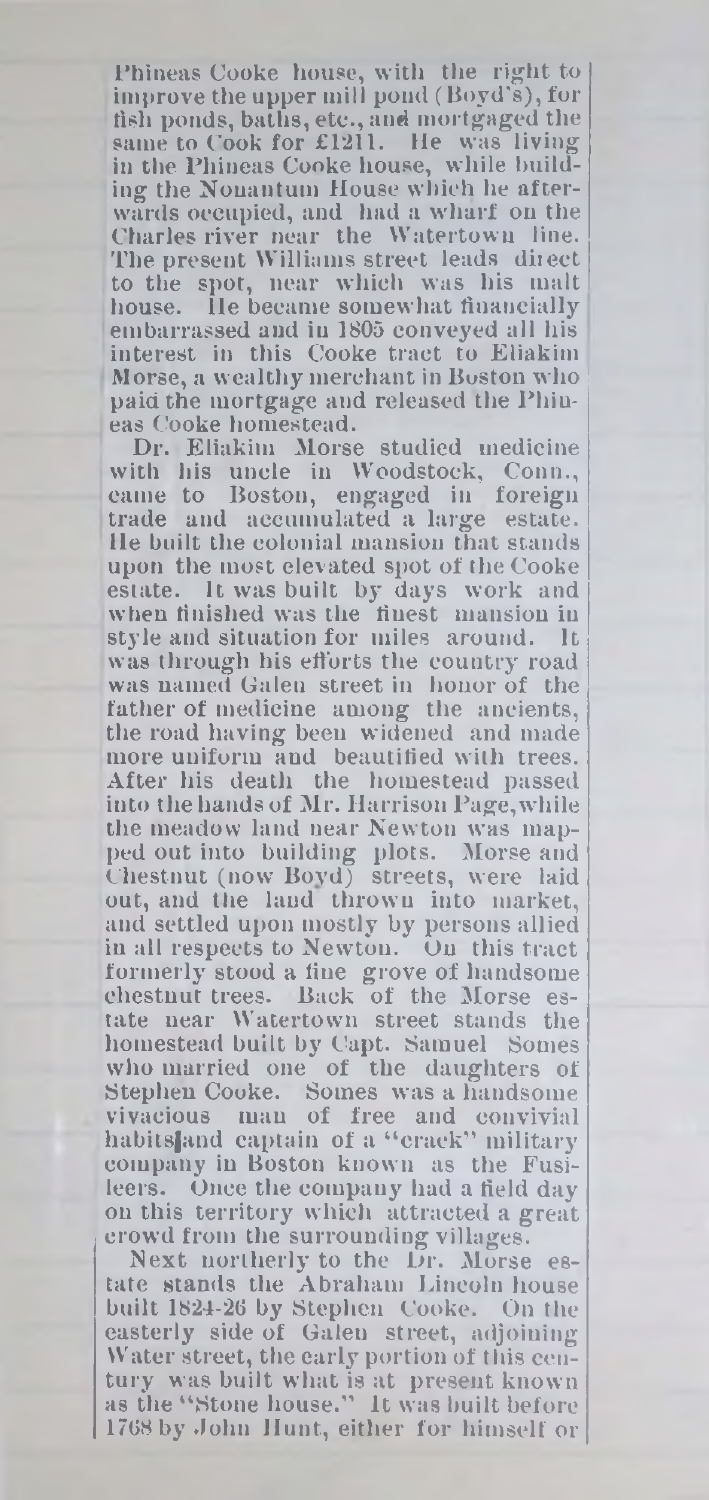his son John, who was his business part-1  $\mathop{\bf n{er.}}$  He sold it to Josiah Capen in  $\mathop{\rm l{}}$ 1772. Ju 1832 it was kept by Nathaniel Broad, as a tavern, who died there, **<sup>j</sup>** Rev. Theodore Barker in the month of **<sup>j</sup>** April of that year opened a school in an old bakery that stood in the rear of this mansion, formerly Hunt's shop, but since removed to the corner, of Maple street, (opeued within a few years) and Galen. Having leased it he personally assisted in flooring it, made a rude wainscott a dozen desks, and opened school with two pupils oue of whom was a charity scholar. Here he met Lydia D. Cabot, his future wife, who was boarding in the same family. He taught school for two years with great success until he had earned money enough to permit him to pursue his theological studies. He preached occasionally on Sabbaths in the town hall and elsewhere during this time, and enjoyed the friendship of the Rev. Con vers Francis.

Close by the division line on the corner of Galeu and Williams streets stands the old Segar house built by Ebeuezer Segar in 1794. Connected with it in the rear was an extensive building and a brick shop where in 1820 the New England Lace company, had their factory. The street was called Lace Factory lane. In 1823 the factory was removed to 1pswich. The originators of the factory with some of the workmen came from Nottingham, England, as their factory there had been broken up by those who were opposed to lace being made by machinery instead of by hand, under the Heathcoat patent. Many of the leading young ladies found pleasant aud congenial work in the factory and the departure of the works from the town was regretted.

Subsequently the property belonged to Stephen Perry, and was the boyhood home of William Stevens Perry, the present Episcopal bishop of Iowa. In this house were held the first services of that denomination gathered in Newton, aud the parish of Grace church organized.

On the opposite corner stands the house of Rev. A. B. Earle, the well known evangalist, occupied during his life time by Lawyer Alfred B. Ely, of Newton, known in civil and military life, who died July 30, 1872.

In March 1827 the Newton aud W atertown Universalist society was organized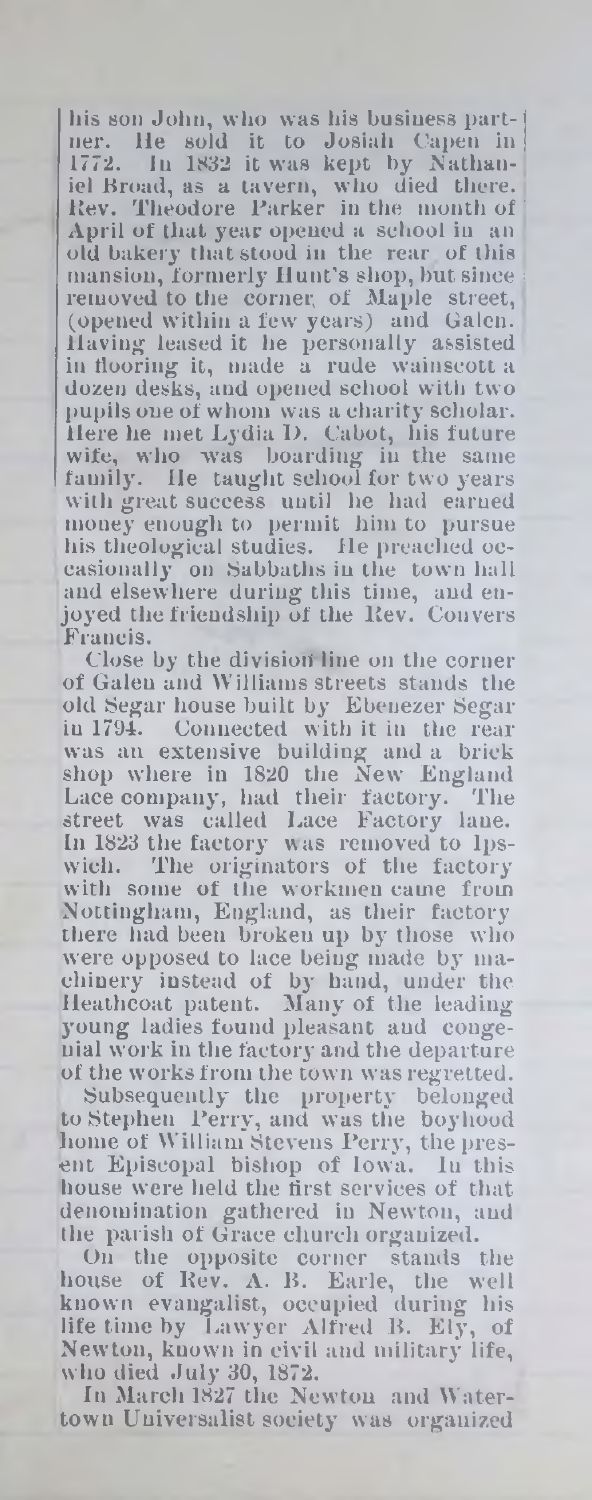and on Aug. 15 it dedicated a house of worship situated on the corner of Galen and Water streets.

In was dissolved in I860 and the town purchased the building for a schoolhouse, the present Parker school, named in honor of the late Rev. Theodore Parker.

From Galen street by the bank of the Charles river next to the Coolidge tavern is an ancient way, a little lane, a gangway as called in early deeds, running a short distance to Hunt's wharf, then turning abruptly into Factory lane, running westwardly up the steep hill to Galen street by the Parker school--now known as Water street. By and upon the river bank there have been and are located many industries. Besides the ship building before mentioned, was the potter's shop of Samuel Sanger in 1771.

Beyond Brigham's lumber yard and wharf was formerly a hat factory, now' occupied by the Warren soap works, commenced in 1868. Next are the works of the Newton and Watertown Gas Light company, with the electric plant lately located. Beyond was the wharf and warehouse of Samuel Hunt, which came<br>into the possession of John Hunt. At into the possession of John Hunt. the end of this lane stood the distillery and store of John Hunt which he sold to his son Samuel with his wharves and dwelling house in 1768. Some fifty years later it was changed into a starch factory, which business still thrives under the management of H. Barker & Co., though the buildings are of later date. Factory lane was a private lane that led by the distillery through Mr. Hunt's estate to the Samuel Hunt wharf.

Among the other factories, may be mentioned the wool factory of Capt. Joseph Crafts, later John W. Hollis' on Galen street; the knitting factory of John W. Tuttle, succeeded by the Porter Needle company, later by the Empire Laundry Machinery company on California street; the bicycle factory of Sterling Elliott and the Stanley dry-plate company (in process of erection) off from Maple street.

The ice business of Howard Bros, is located on California street. The White aud the Derby tripe factories, no longer in existence, were in the vicinity of  $Wa$ tertown street. Ou Morse street near the ponds, still remains an old unused silk mill, and the factory of knit aud woollen goods of Mr. Thomas Dalby, while on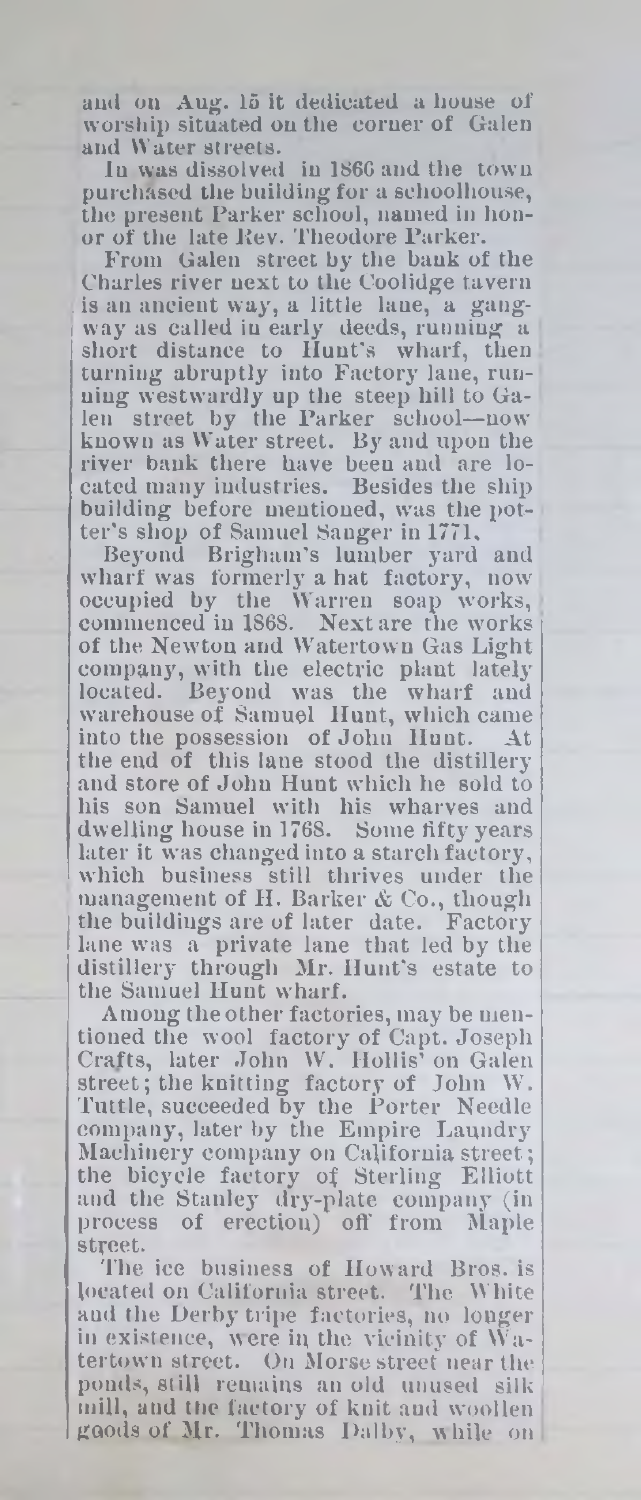the same street near Calen is Sanger's sash and blind factory.

lu 1871 by Chap. 184 the legislature granted the right to the Massachusetts Central Railroad company to extend its tracks from Weston through Waltham, Newton, Watertown, Cambridge and Brighton or any of them to some point adjacent to the location with the Boston and Albany Railroad company, and it w as expected that the site would be laid out along Water street to Faneuil to connect with the Boston & Albany railroad.

In 1868 Chap. 151, the "Nonantum Horse Railroad company" was chartered by the legislature. Miles Pratt, Nathaniel Whiting, and James F. Simons Jr., were the incorporators, and they were empowered to build and maintain a track from the flag staff opposite the Spring hotel, Watertown, to Towe's apothecary store in Newton; the capital stock being fixed at \$50,000.

In 1874 commenced the agitation and petitioning for various causes, for the annexation of the whole or part of this territory to Newton, and ten times has this effort been made without success, though in 1889 fifty nine out of one hundred and twenty voters were petitioners, with only eleven neutrals.

This territory financially is valuable to the town as it consists of ninety-four acres valued with the factories and buildings for taxable purposes at eight hundred aud fifty thousand dollars.

In 1888 there was completed in conjunction with the city of Newton, a system of surface drainage for Morse Field, The sewer system known as "Charles" River valley," adopted in 1889 by the state legislature, will pass through this territory along the banks of the Charles river through Faueuil aud Brighton into the main sewer in Boston aud out iuto the harbor.

This territory well drained, supplied with pure water, electric lights, good municipal privileges at low taxation, in a few years will be covered with the homes of law abiding citizens attracted by its superior advantages.